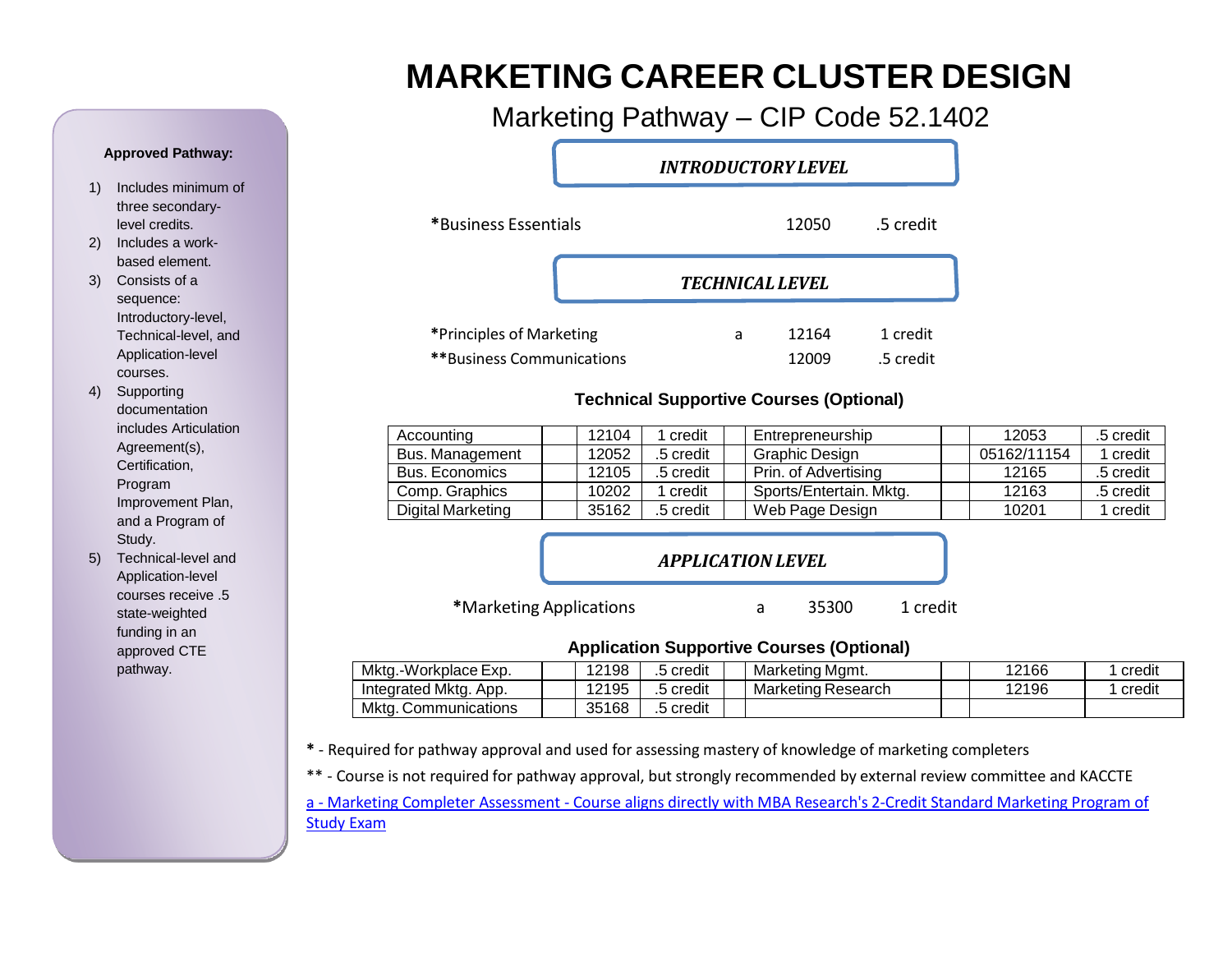### **KANSAS STATE CAREER CLUSTER COMPETENCY PROFILE MARKETING CLUSTER**

MARKETING PATHWAY(C.I.P. 52.1402)

#### **STUDENT**

**Rating Scale:**

- **4 - Exemplary Achievement**
- **3 - Proficient Achievement 2 - Limited Achievement**
- **1 - Inadequate Achievement**
- **0 - No Exposure**

- 4 3 2 1 0 1. Act as a responsible and contributing citizen and employee
- 4 3 2 1 0 2. Apply appropriate academic and technical skills
- 4 3 2 1 0 3. Attend to personal health and
- 4 3 2 1 0 4. Communicate clearly, effectively and with reason
- 4 3 2 1 0 5. Consider the environmental, social and economic impacts of decisions
- 4 3 2 1 0 6. Demonstrate creativity and innovation
- 4 3 2 1 0 7. Employ valid and reliable research strategies
- 4 3 2 1 0 8. Utilize critical thinking to make sense of problems and persevere in solving them
- 4 3 2 1 0 9. Model integrity, ethical leadership and effective management
- 4 3 2 1 0 10. Plan education and career path aligned to personal goals
- 4 3 2 1 0 12. Work productively in teams **CAREER READY PRACTICES** (To be 4 3 2 1 0 11. Use technology to enhance **included in all courses)** productivity 4 3 2 1 0 7.
	- while using cultural/global competence

### **CCTC MARKETING STANDARDS (To be** financial well-being **taught throughout the pathway)**

- 4 3 2 1 0 1. Describe the impact of economics, economics systems and entrepreneurship on marketing
- 4 3 2 1 0 2. Implement marketing research to obtain and evaluate information for the creation of a marketing plan
- 4 3 2 1 0 3. Plan, monitor, manage and maintain the use of financial resources for marketing activities
- 4 3 2 1 0 4. Plan, monitor and manage the day-to-day activities required for continued marketing business operations
- 4 3 2 1 0 5. Describe career opportunities and the means to achieve those opportunities in each of the Marketing Career Pathways

# Graduation Date **I certify that the student has received training in the areas indicated.** Instructor Signature Instructor Signature Instructor Signature Instructor Signature

4 3 2 1 0 6. Select, monitor and manage sales and distribution channels Determine and adjust prices to maximize return while maintaining customer perception of value 4 3 2 1 0 8. Obtain, develop, maintain and improve a product or service mix in response to market 4 3 2 1 0 9. Communicate information about opportunities products, services, images and/or ideas to achieve a desired outcome 4 3 2 1 0 10. Use marketing strategies and processes to determine and meet client needs and wants 4 3 2 1 0 11. Apply techniques and strategies to convey ideas and information through marketing communications 4 3 2 1 0 12. Plan, manage and monitor day-today activities of marketing communications operations 4 3 2 1 0 13. Access, evaluate and disseminate information to enhance marketing decision-making processes 4 3 2 1 0 14. Obtain, develop, maintain and improve a marketing communications product or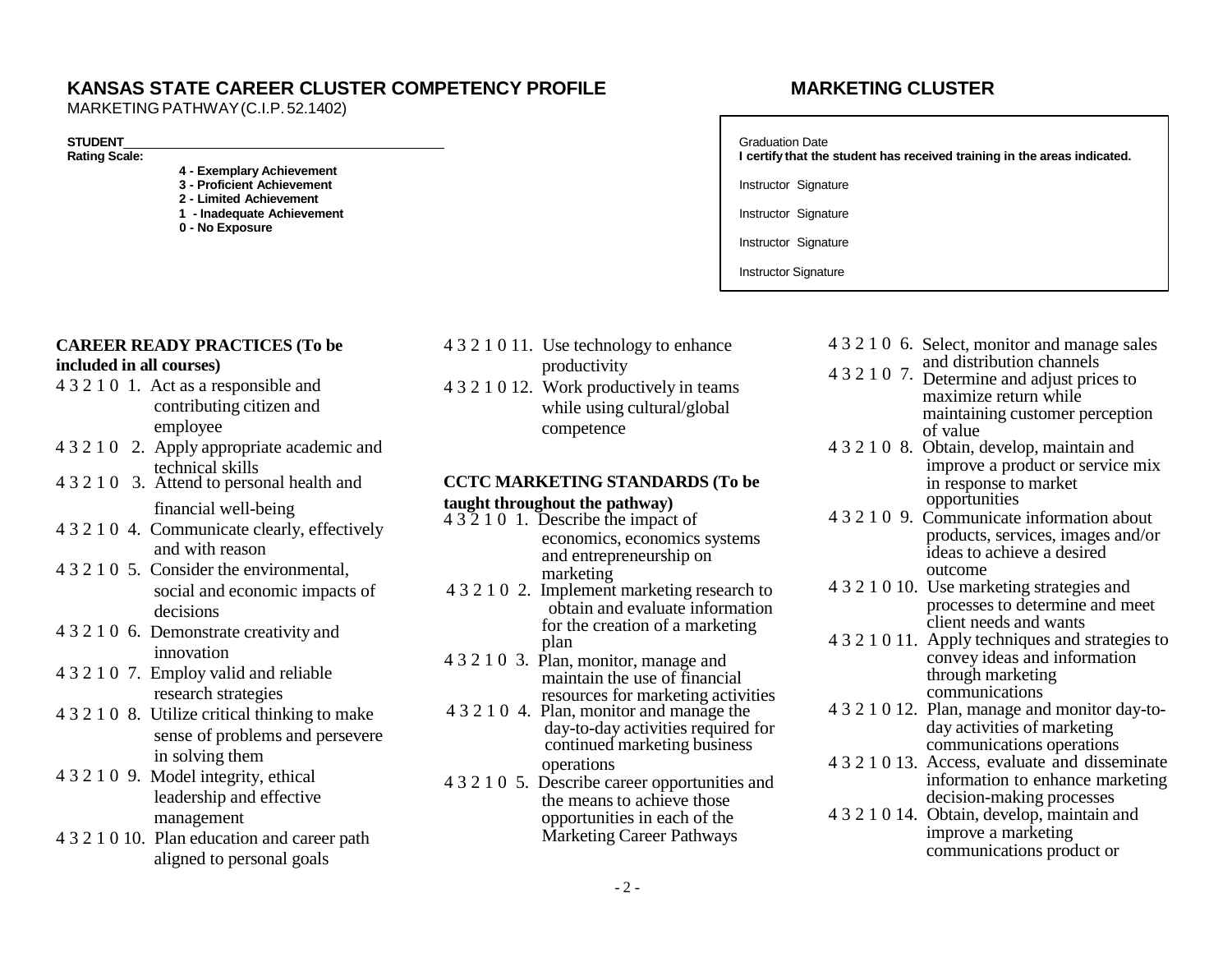service mix to respond to market opportunities

- <span id="page-2-0"></span>4 3 2 1 0 15. Communicate information about products, services, images and/or ideas to achieve a desired outcome
- 4 3 2 1 0 16. Plan, organize and lead marketing staff to achieve business goals
- 4 3 2 1 0 17. Plan, manage and monitor dayto-day marketing management operations
- 4 3 2 1 0 18. Plan, manage and organize to meet the requirements of the marketing plan
- 4 3 2 1 0 19. Access, evaluate and disseminate information to aid in making
- 4 3 2 1 0 20. Determine and adjust prices to maximize return and meet customers' perceptions of value
- 4 3 2 1 0 21. Obtain, develop, maintain and opportunities
- 4 3 2 1 0 22. Communicate information about products, services, images and/or ideas
- 4 3 2 1 0 23. Plan, organize and manage dayto-day marketing research activities
- 4 3 2 1 0 24. Design and conduct research activities to facilitate marketing business decisions
- 4 3 2 1 0 25. Use information systems and tools to make marketing research decisions
- 4 3 2 1 0 26. Plan, organize and lead merchandising staff to enhance selling and merchandising skills
- 4 3 2 1 0 27. Plan, manage and monitor dayto-day merchandising activities
- 4 3 2 1 0 28. Move, store, locate and/or transfer ownership of retail goods and services
- 4 3 2 1 0 29. Access, evaluate and disseminate marketing information to facilitate merchandising decisions and activities
- 4 3 2 1 0 30. Determine and adjust prices to maximize return and meet customers' perceptions of value
- 4 3 2 1 0 31. Obtain, develop, maintain and improve a product or service mix to respond to market opportunities
- 4 3 2 1 0 32. Communicate information about retail products, services, images and/or ideas
- 4 3 2 1 0 33. Create and manage merchandising activities that provide for client needs and
- 4 3 2 1 0 34. Access, evaluate and disseminate sales information
- 4 3 2 1 0 35. Apply sales techniques to meet client needs and wants
- improve a product or service mix 4 3 2 1 0 36. Plan, organize and lead sales<br>in response to market staff to enhance sales goals staff to enhance sales goals

## **INTRODUCTORY COURSE**

#### **12050-BUSINESSESSENTIALS(.5Credit) (Required for pathway approval)**

- 4 3 2 1 0 1. Analyze fundamental economic concepts necessary for employment in business.
- 4 3 2 1 0 2. Describe the nature of business and its contribution to society.
- 4 3 2 1 0 3. Recognize how economic systems influence environments in which businesses function.
- 4 3 2 1 0 4. Analyze cost/profit relationships to guide business decisionmaking.
- 4 3 2 1 0 5. Describe the purpose and origin of business within the United States.
- 4 3 2 1 0 6. Analyze the history and importance of trade within a global marketplace.
- 4 3 2 1 0 7. Apply verbal skills when obtaining and conveying information.
- 4 3 2 1 0 8. Compose internal and external multi-paragraph documents clearly, succinctly, and accurately to convey and obtain information
- 4 3 2 1 0 9. Prepare oral presentations to provide information for specific purposes and audiences.
- 4 3 2 1 0 10. Describe the nature of legally binding business contracts.
- 4 3 2 1 0 11. Identify regulatory agencies and regulatory legislation.
- 4 3 2 1 0 12. Identify types of business ownership.
- 4 3 2 1 0 13. Perform customer service activities to support customer relationships and encourage repeat business.
- 4 3 2 1 0 14. Utilize technology to facilitate customer relationship management.
- 4 3 2 1 0 15. Demonstrate managerial and business ethics.
- 4 3 2 1 0 16. Develop personal traits and behaviors to foster career advancement.
- 4 3 2 1 0 17. Analyze entrepreneur careers to determine careers of interest.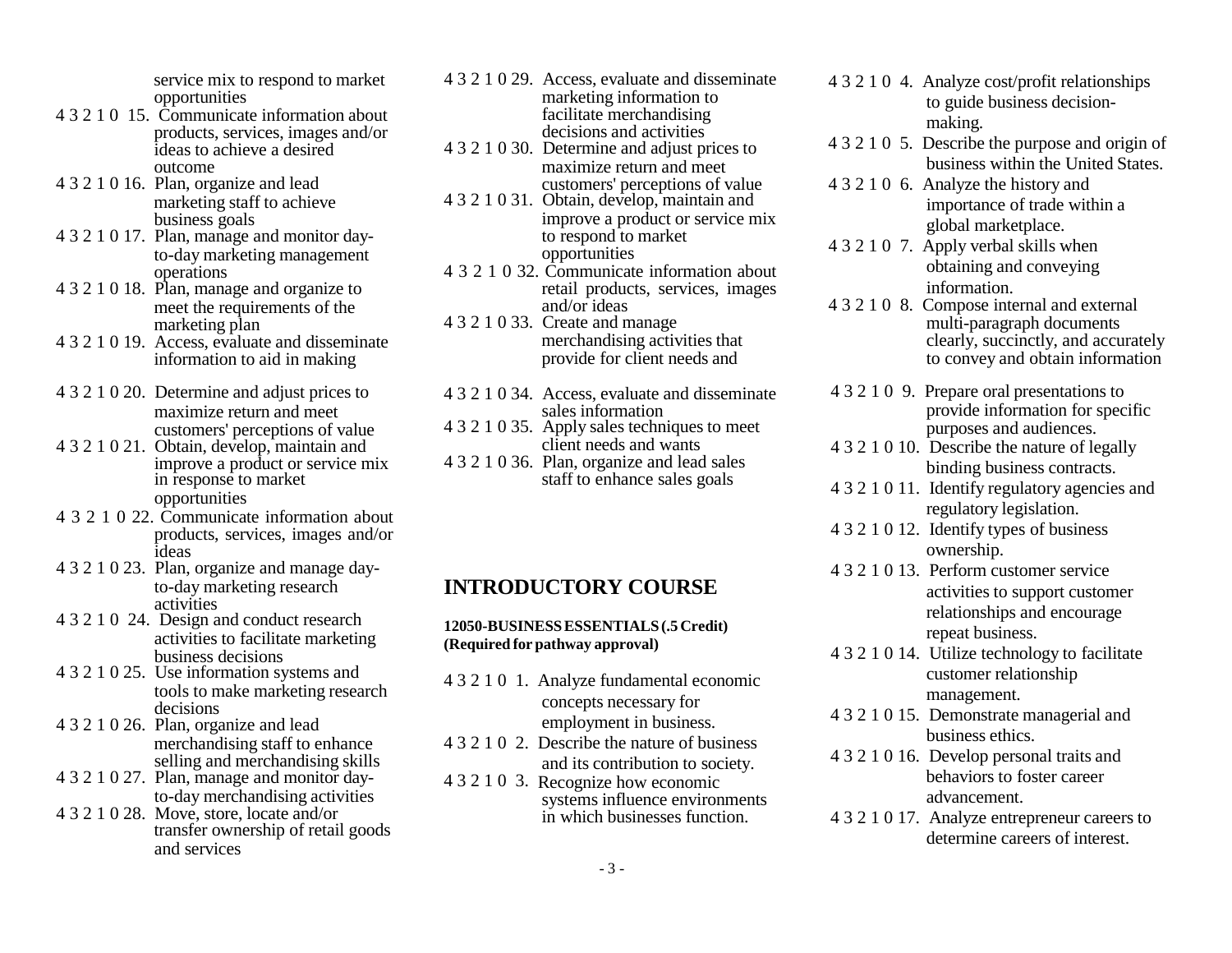- <span id="page-3-0"></span>4 3 2 1 0 18. Compare individual's abilities, interests, and attitudes with those associated with entrepreneurial success to determine the match between the two.
- 4 3 2 1 0 19. Analyze how proper management of personal finance relates with maintaining business financial efficiency.
- 4 3 2 1 0 20. Define the accounting equation and how accounting can assist in maintaining financial solvency.
- 4 3 2 1 0 21. Use information technology tools to manage and perform work responsibilities.
- 4 3 2 1 0 22. Prepare simple documents and other business communications.
- 4 3 2 1 0 23. Understand marketing's role and function in business to facilitate economic exchanges with customers.
- importance in global economy.
- 4 3 2 1 0 25. Describe marketing functions and related activities.
- 4 3 2 1 0 26. Develop personal traits and behaviors to foster career advancement.
- 4 3 2 1 0 27. Identify the impact business has on local communities.
- 4 3 2 1 0 28. List the standards and qualifications that must be met in order for entering a business career.
- 4 3 2 1 0 29. Utilize critical thinking and decision-making skills to exhibit qualifications to a potential employer.
- 30. Demonstrate project management skills. 31. Demonstrate employability/career success skills. **12164 – PRINCIPLES OF MARKETING (1 credit) (Required for pathway approval)** 4 3 2 1 0 24. Explain marketing and its  $\frac{4321010}{\text{_H}}$  Handle difficult customers management complaints 4 3 2 1 0 11. Identify company's brand promise 4 3 2 1 0 12. Determine ways of reinforcing the company's image through employee performance 4 3 2 1 0 13. Explain marketing and its importance in a global economy 4 3 2 1 0 14. Describe marketing functions and related activities 4 3 2 1 0 15. Explain employment opportunities in marketing 4 3 2 1 0 16. Explain the nature and scope of channel management 4 3 2 1 0 1. Analyze company resources to ascertain policies and procedures 4 3 2 1 0 2. Write business letters 4 3 2 1 0 3. Write information messages 4 3 2 1 0 4. Write inquiries 4 3 2 1 0 5. Demonstrate a customer-service mindset 4 3 2 1 0 6. Reinforce service orientation through communication 4 3 2 1 0 7. Respond to customer inquiries 4 3 2 1 0 8. Adapt communication to the cultural and social differences among clients 4 3 2 1 0 9. Interpret business policies to 4 3 2 1 0 10. Handle difficult customers customers/clients
- 4 3 2 1 0 17. Explain the relationship between customer service and channel management
	- 4 3 2 1 0 18. Explain the nature of channels of distribution
	- 4 3 2 1 0 19. Describe the use of technology in the channel management function
	- 4 3 2 1 0 20. Explain legal considerations in channel management
	- 4 3 2 1 0 21. Describe ethical considerations in channel management
	- 4 3 2 1 0 22. Describe the need for marketing information
	- 4 3 2 1 0 23. Identify information monitored for marketing decision making
	- 4 3 2 1 0 24. Explain the nature and scope of the marketing information management function
	- 4 3 2 1 0 25. Explain the role of ethics in marketing-information

- 4 3 2 1 0 26. Describe the use of technology in the marketing-information management function
- 4 3 2 1 0 27. Describe the regulation of marketing-information management
- 4 3 2 1 0 28. Explain the nature of marketing research
- 4 3 2 1 0 29. Discuss the nature of marketing research problems/issues
- 4 3 2 1 0 30. Describe methods used to design marketing research studies (i.e., descriptive, exploratory, and causal)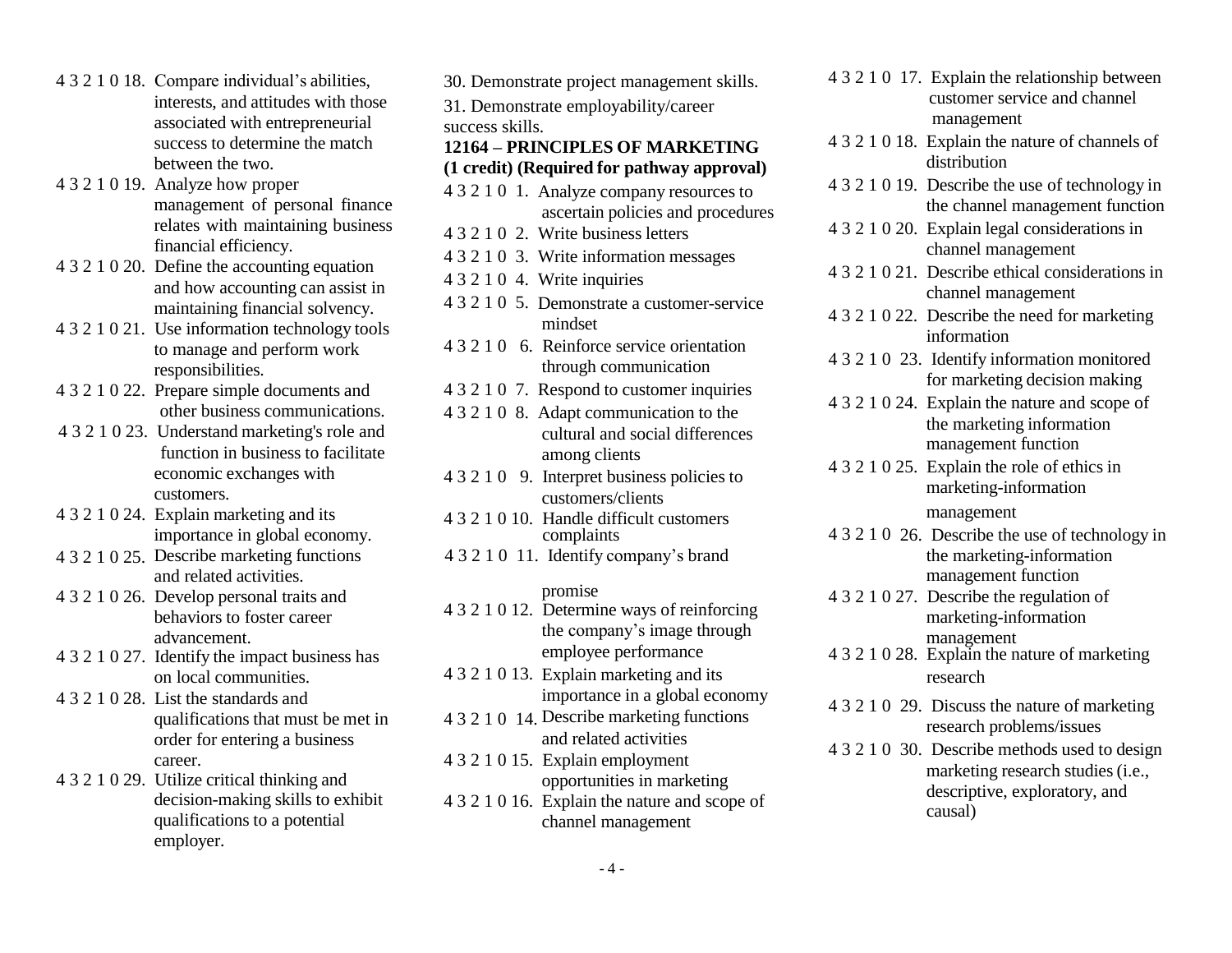- 4 3 2 1 0 31. Describe options businesses use to obtain marketing-research data (i.e., primary and secondary research)
- 4 3 2 1 0 32. Discuss the nature of sampling plans
- 4 3 2 1 0 33. Describe data-collection methods (e.g., observations, mail, telephone, Internet, discussion groups, interviews, scanners)
- 4 3 2 1 0 34. Explain characteristics of effective data-collection instruments
- 4 3 2 1 0 35. Explain techniques for processing marketing information
- 4 3 2 1 0 36. Explain the use of descriptive statistics in marketing decisionmaking
- 4 3 2 1 0 37. Explain the concept of marketing strategies
- 4 3 2 1 0 38. Explain the concept of market and market identification
- 4 3 2 1 0 39. Explain the nature and scope of the pricing function
- 4 3 2 1 0 40. Describe the role of business ethics in pricing
- 4 3 2 1 0 41. Explain the use of technology in the pricing function
- 4 3 2 1 0 42. Explain legal considerations for pricing
- 4 3 2 1 0 43. Explain factors affecting pricing decisions
- 4 3 2 1 0 44. Explain the nature and scope of the product/service management function
- 4 3 2 1 0 45. Identify the impact of product life cycles on marketing decisions 4 3 2 1 0 46. Describe the use of technology in the product/service management function 4 3 2 1 0 47. Explain business ethics in product/service management 4 3 2 1 0 48. Describe the uses of grades and standards in marketing 4 3 2 1 0 49. Explain warranties and guarantees 4 3 2 1 0 50. Identify consumer protection provisions of appropriate agencies 4 3 2 1 0 51. Explain the concept of product mix 4 3 2 1 0 52. Describe factors used by marketers to position products/services 4 3 2 1 0 53. Explain the nature of product/service branding 4 3 2 1 0 54. Explain the nature of corporate branding 4 3 2 1 0 55. Explain the role of promotion as a marketing function 4 3 2 1 0 56. Explain the types of promotion 4 3 2 1 0 57. Identify the elements of the promotional mix 4 3 2 1 0 58. Describe the use of business ethics in promotion 4 3 2 1 0 59. Describe the use of technology in the promotion function 4 3 2 1 0 60. Describe the regulation of promotion
- 4 3 2 1 0 61. Explain types of advertising media
- 4 3 2 1 0 62. Describe word of mouth channels used to communicate with targeted audiences
- 4 3 2 1 0 63. Explain the nature of direct marketing channels
- 4 3 2 1 0 64. Identify communications channels used in sales promotion
- 4 3 2 1 0 65. Explain communications channels used in public-relations activities
- 4 3 2 1 0 66. Explain the nature and scope of the selling function
- 4 3 2 1 0 67. Explain the role of customer service as a component of selling relationships
- 4 3 2 1 0 68. Explain key factors in building a clientele
- 4 3 2 1 0 69. Explain company selling policies
- 4 3 2 1 0 70. Explain business ethics in selling
- 4 3 2 1 0 71. Describe the use of technology in the selling function
- 4 3 2 1 0 72. Describe the nature of selling regulations
- 4 3 2 1 0 73. Acquire product information for use in selling
- 4 3 2 1 0 74. Analyze product information to identify product features and benefits
- 4 3 2 1 0 75. Explain the selling process
- 4 3 2 1 0 76. Establish relationship with client/customer
- 4 3 2 1 0 77. Determine customer/client needs
- 4 3 2 1 0 78. Recommend specific product
- 4 3 2 1 0 79. Calculate miscellaneous charges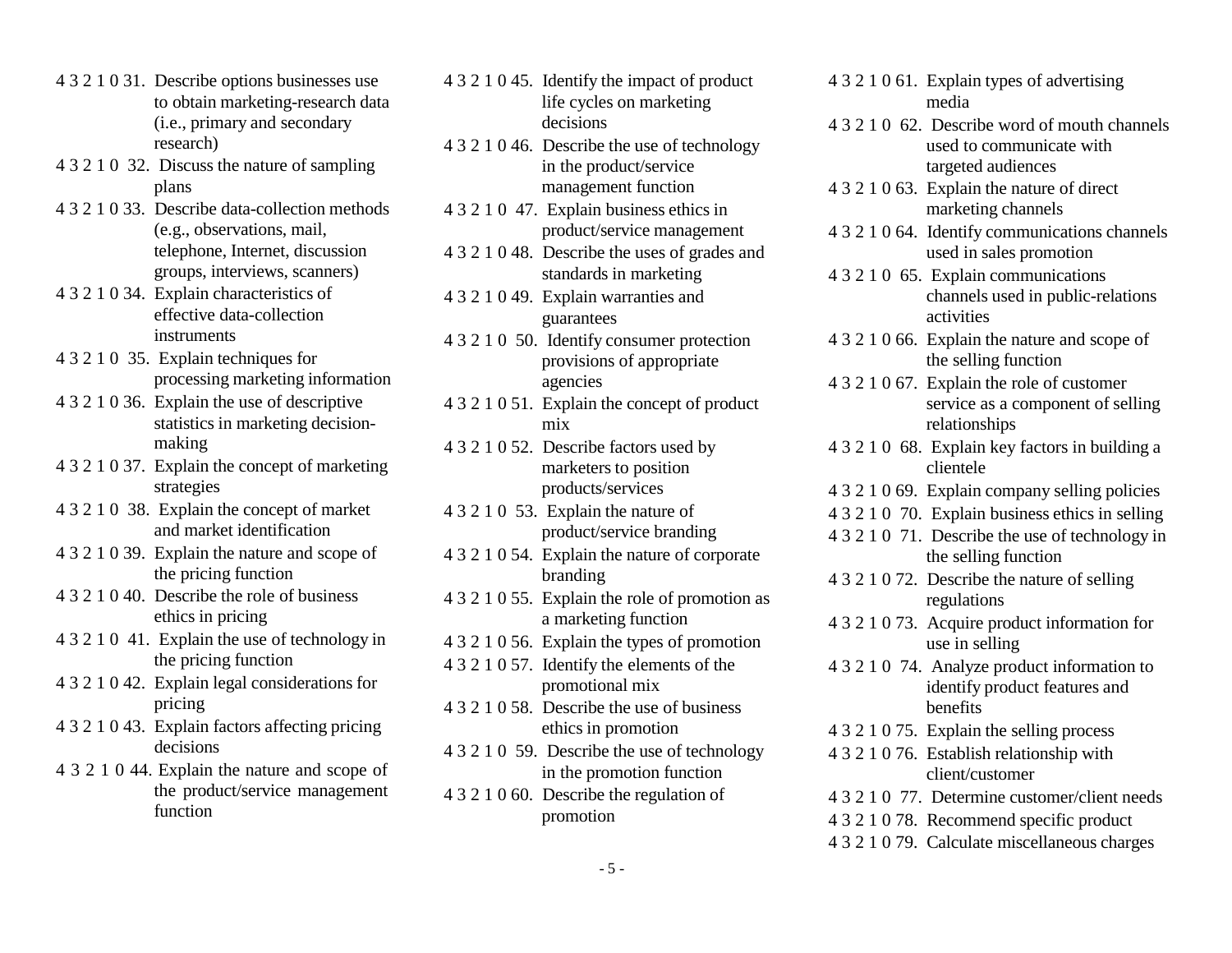4 3 2 1 0 80. Process special orders 4 3 2 1 0 81. Process telephone orders

# **12009 – BUSINESS COMMUNICATIONS**

- 4 3 2 1 0 1. Define, spell, pronounce, and
- 
- 
- 
- 
- 4 3 2 1 0 6. Demonstrate proficiency in using needs of various types of businesses such as retailing.
- 
- 4 3 2 1 0 8. Use appropriate words, grammar,
- 
- 
- 4 3 2 1 0 11. Compose and key error-free presentation
- 4 3 2 1 0 12. Use dictionary and/or other  $4$  3 2 1 0 29. Interpret, analyze, and confirm
- <span id="page-5-0"></span>4 3 2 1 0 13. Demonstrate proper error correction techniques 4 3 2 1 0 14. Write a letter requesting weaknesses **(.5 credit)** 4 3 2 1 0 15. Request a room reservation or 4 3 2 1 0 33. information reply to such a request 4 3 2 1 0 34. Describe the importance of the<br>4 3 2 1 0 16. Ask for material to be sent or<br>following personal qualities: syllabicate frequently used and grant or deny such a request honesty, loyalty, courtesy, business-related words 4 3 2 1 0 17. Ask for credit, grant it, or deny it cooperation, alertness, ambition, 4 3 2 1 0 2. Apply rules for plurals, 4 3 2 1 0 18. Request a speaker for a punctuality, interest, involvement, possessives, prefixes, and word convention or meeting patience, tact, confidence, sense endings 4 3 2 1 0 19. Sell a service/product through of humor, 4 3 2 1 0 3. Demonstrate proficiency in the the mail dependability/reliability, use of a dictionary the the the the mail dependability/reliability, and initiative the the the the the the mail dependability/reliability, and use of a dictionary 4 3 2 1 0 20. Write or answer a letter of 4 3 2 1 0 4. Demonstrate good sentence complaint structure  $4321021$ . Prepare interoffice 4 3 2 1 0 5. Demonstrate proficiency in the memorandums memorandums relationships: employee-<br>use of punctuation. 4 3 2 1 0 22. Identify the communications employer, employee-coworker, use of punctuation. 4 3 2 1 0 22. Identify the communications employer, employee-<br>Demonstrate proficiency in using eneds of various types of and employee-public reference materials intervals businesses such as retailing, 4 3 2 1 0 36. Research and report on various 4 3 2 1 0 7. Demonstrate proficiency in using manufacturing, financial, business careers service, government, business careers service, government, business careers a résume software and hardware service, government, 4 3 2 1 0 37. Prepare a résumé<br>instruction manuals wholesaling, and distribution 4 3 2 1 0 38. Compose and type instruction manuals wholesaling, and distribution 4 3 2 1 0 38. Compose and type employment-<br>Use appropriate words, examinar, 4 3 2 1 0 23. Use appropriate technologies to related letters such as application, sentence construction, and create identified business thank you, resignation, etc. punctuation in written correspondence 4 3 2 1 0 39. Complete an application form communications with customers,  $4321024$ . Key documents from longhand  $4321040$ . Demonstrate the techniques of a coworkers, and supervisors or edited rough draft good job interview<br>Interpret, analyze, and confirm 4321025. Proofread documents 4321041. Prepare a computerized 4 3 2 1 0 9. Interpret, analyze, and confirm 4 3 2 1 0 25. Proofread documents 4 3 2 1 0 41. Prepare a computerized written instructions or procedure 4 3 2 1 0 26. Meet the standard of mailability spreadsheet to analyze an written instructions or procedure 4 3 2 1 0 26. Meet the standard of mailability spreadsheet to spreadsheet to analyze and production work present data 4 3 2 1 0 10. Operate communications for all production work equipment 4 3 2 1 0 27. Prepare and deliver an oral equipment 4 3 2 1 0 27. Prepare and deliver an oral 4 3 2 1 0 42. Prepare graphic presentations of presentation data by computer
	- reference materials to produce verbal instructions
	- error-free documents 4 3 2 1 0 30. Utilize listening skills
- 4 3 2 1 0 31. Perform a self-evaluation to determine strengths and
- admission and scholarship 4 3 2 1 0 32. Develop grooming and personal hygiene habits
	- 4 3 2 1 0 33. Develop a healthy self-esteem
	- 4 3 2 1 0 35. Describe acceptable conduct in the following professional
	-
	-
	-
	-
	-
	-
- electronic mail messages 4 3 2 1 0 28. Practice customer contact skills 4 3 2 1 0 43. Incorporate graphic presentation<br>Use dictionary and/or other 4 3 2 1 0 29. Interpret, analyze, and confirm of data in a printed document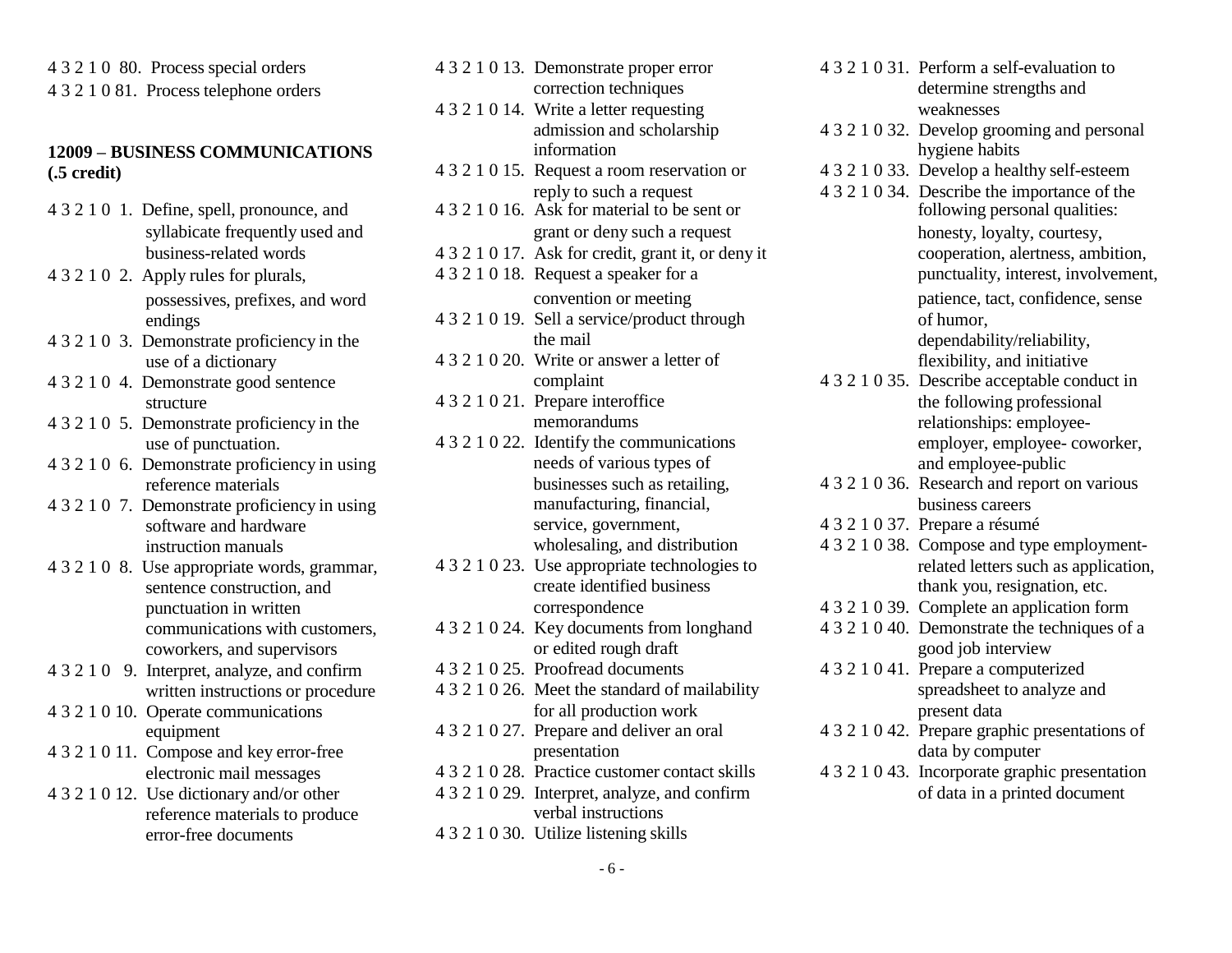#### <span id="page-6-0"></span>**12104 – ACCOUNTING (1 credit)**

- 4 3 2 1 0 1. Classify-record-and summarize financial data
- 4 3 2 1 0 2. Discuss the nature of the accounting cycle
- 4 3 2 1 0 3. Demonstrate the effects of transactions on the accounting equation
- 4 3 2 1 0 4. Prepare a chart of accounts
- 4 3 2 1 0 5. Use T accounts
- 4 3 2 1 0 6. Record transactions in a general journal
- 4 3 2 1 0 7. Post journal entries to general ledger accounts
- 4 3 2 1 0 8. Prepare a trial balance
- 4 3 2 1 0 9. Journalize and post adjusting entries
- 4 3 2 1 0 10. Journalize and post closing entries
- 4 3 2 1 0 11. Prepare a post-closing trial balance
- 4 3 2 1 0 12. Prepare work sheets
- 4 3 2 1 0 13. Discuss the nature of annual reports
- 4 3 2 1 0 14. Discuss the use of financial ratios in accounting
- 4 3 2 1 0 15. Determine business liquidity
- 4 3 2 1 0 16. Calculate business profitability
- 4 3 2 1 0 17. Prepare income statements
- 4 3 2 1 0 18. Prepare balance sheets
- 4 3 2 1 0 19. Maintain cash controls
- 4 3 2 1 0 20. Prove cash
- 4 3 2 1 0 21. Journalize/post entries to establish and replenish petty cash
- 4 3 2 1 0 22. Journalize/post entries related to banking activities
- 4 3 2 1 0 23. Explain the benefits of electronic funds transfer

| 4 3 2 1 0 24. Prepare bank deposits             |
|-------------------------------------------------|
| 4 3 2 1 0 25. Prepare purchase requisitions     |
| 4 3 2 1 0 26. Prepare purchase orders           |
| 4 3 2 1 0 27. Prepare sales slips               |
| 4 3 2 1 0 28. Prepare invoices                  |
| 4 3 2 1 0 29. Explain the nature of special     |
| journals                                        |
| 4 3 2 1 0 30. Record transactions in special    |
| journals                                        |
| 4 3 2 1 0 31. Explain the nature of accounts    |
| payable                                         |
| 4321032. Maintain a vendor file                 |
| 4 3 2 1 0 33. Analyze purchase transactions     |
| 4 3 2 1 0 34. Post to an accounts payable       |
| subsidiary ledger                               |
| 4 3 2 1 0 35. Prepare a credit memorandum       |
| for returned goods                              |
| 4 3 2 1 0 36. Process invoices for payment      |
| 4 3 2 1 0 37. Process accounts payable checks   |
| 4 3 2 1 0 38. Prepare an accounts payable       |
| schedule                                        |
| 4 3 2 1 0 39. Explain the nature of accounts    |
| receivable                                      |
| 4 3 2 1 0 40. Maintain a customer file for      |
| accounts receivable                             |
| 4321041. Analyze sales transactions             |
| 4 3 2 1 0 42. Post to an accounts receivable    |
| subsidiary ledger                               |
| 4 3 2 1 0 43. Process sales orders and invoices |
| 4321044. Process sales returns and              |
| allowances                                      |
| 4 3 2 1 0 45. Process customer payments         |
| 4 3 2 1 0 46. Prepare customer statements       |
| 4 3 2 1 0 47. Process uncollectible accounts    |
| 4 3 2 1 0 48. Prepare an accounts receivable    |
| schedule                                        |
| 4 3 2 1 0 49. Determine uncollectible           |
| accounts receivable                             |

|                | 4 3 2 1 0 50. Record inventory usage Process     |
|----------------|--------------------------------------------------|
|                | 4321051. Record invoice of inventory             |
|                | Process                                          |
| 4 3 2 1 0 5 2. | Record results of inventory                      |
|                | Process                                          |
|                | 4321053. Record inventory adjustments            |
|                | 4321054. Determine the cost of inventory         |
|                | 4 3 2 1 0 55. Calculate time cards               |
|                | 4321056. Maintain employee earnings              |
|                | records                                          |
|                | 4 3 2 1 0 57. Calculate employee earnings -      |
|                | e.g. gross earnings - net pay                    |
|                | 4321058. Calculate employee-paid                 |
|                | withholdings                                     |
|                | 4321059. Prepare a payroll register              |
|                | 4 3 2 1 0 60. Record the payroll in the general  |
|                | journal                                          |
|                | 4 3 2 1 0 61. Complete payroll tax expense       |
|                | forms                                            |
|                | 4321062. Prepare federal-state-and local         |
|                | payroll tax reports                              |
|                | 4321063. Analyze a partnership agreement         |
|                | 4 3 2 1 0 64. Allocate profits and losses to the |
|                | partners                                         |
|                | 4321065. Prepare a statement of partners'        |
|                | equities                                         |
| 4 3 2 1 0 66.  | Prepare a balance sheet for a                    |
|                | partnership                                      |
| 4321067.       | Explain the nature of special                    |
|                | journals                                         |
| 4 3 2 1 0 68.  | Record transactions in special                   |
|                | journals                                         |
|                | 4 3 2 1 0 69. Explain the nature of accounts     |
|                | payable                                          |
|                | 4321070. Maintain a vendor file                  |
|                | 4 3 2 1 0 71. Analyze purchase transactions      |
|                | 4 3 2 1 0 72. Post to an accounts payable        |
|                | subsidiary ledger                                |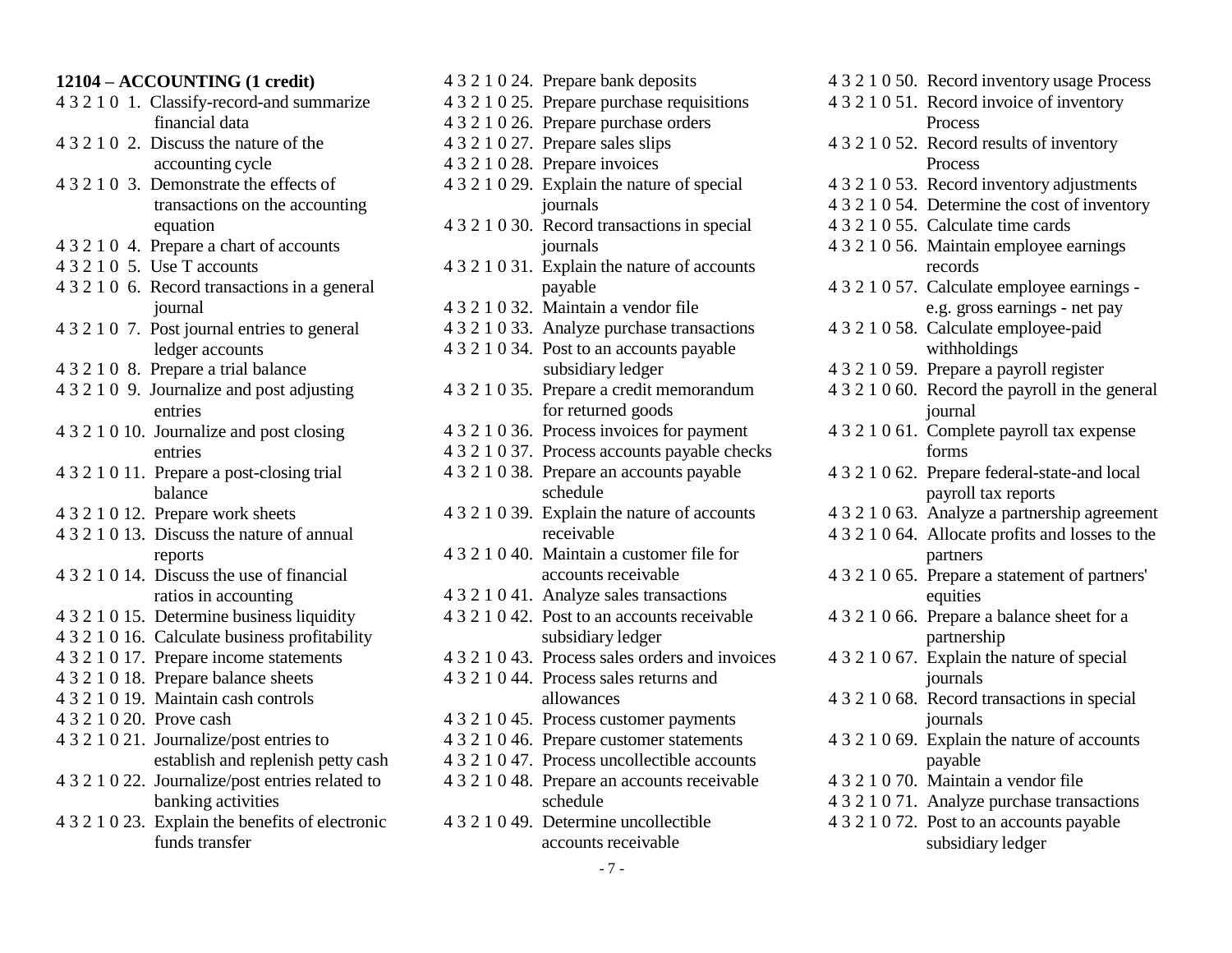- <span id="page-7-0"></span>4 3 2 1 0 73. Prepare a credit memorandum for returned goods
- 4 3 2 1 0 74. Process invoices for payment
- 4 3 2 1 0 75. Process accounts payable checks
- 4 3 2 1 0 76. Prepare an accounts payable schedule
- 4 3 2 1 0 77. Explain the nature of accounts receivable
- 4 3 2 1 0 78. Maintain a customer file for accounts receivable
- 4 3 2 1 0 79. Analyze sales transactions
- 4 3 2 1 0 80. Post to an accounts receivable subsidiary ledger
- 4 3 2 1 0 81. Process sales orders and invoices
- 4 3 2 1 0 82. Process sales returns and allowances
- 
- 4 3 2 1 0 84. Prepare customer statements which businesses function
- 4 3 2 1 0 85. Process uncollectible accounts 4 3 2 1 0 3. Use knowledge regarding the and standards; promote the
- 4 3 2 1 0 86. Prepare an accounts receivable schedule
- 4 3 2 1 0 87. Determine uncollectible accounts economic decisions 4 3 2 1 0 14. Demonstrate, manage, obtain and
- accounting controls
- 4 3 2 1 0 89. Determine the components of
- 4 3 2 1 0 90. Maintain internal accounting technical concepts and controls
- 4 3 2 1 0 91. Utilize accounting technology
- 4 3 2 1 0 92. Integrate technology into directions directions
- 
- 4 3 2 1 0 94. Explore accounting licensing and certification programs
- 4 3 2 1 0 95. Discuss the significance of

4 3 2 1 0 96. Describe Generally Accepted Accounting Principles – GAAP

#### **12052 – BUSINESS MANAGEMENT (.5 credit)**

- 4 3 2 1 0 1. Perform data analysis to make business decisions
- 4 3 2 1 0 2. Recognize how economic systems influence environments
	-
- impact government has on businesses to make informed
- 4 3 2 1 0 88. Explain the purpose of internal business activities ethical behavior in a business
	- 4 3 2 1 0 5. Use economic indicators to detect economic trends and internal accounting control conditions interactions interactions interactions
		- vocabulary when analyzing information and following
	- accounting 4 3 2 1 0 7. Employ verbal skills when 4 3 2 1 0 17. Acquire a foundational information
		- 4 3 2 1 0 8. Write goals that meet

Achievable, Realistic, Time bound

- 4 3 2 1 0 9. Develop a foundational knowledge of accounting to understand its nature and scope 4 3 2 1 0 10. Describe the role and function of human resources management
- 4 3 2 1 0 11. Manage business risks to protect a business's financial well- being
- 4 3 2 1 0 12. Assess needed safety policies/procedures to ensure protection of employees
- 4 3 2 1 0 13. Analyze and exhibit leadership traits and their various roles within organizations (e.g.

contribute ideas; share in building an organization; act as role

4 3 2 1 0 83. Process customer payments in models to employees by adhering to 2 1 0 84. Prepare customer statements which businesses function to company policies, procedures, organization's vision; and mentor others)

- receivable 4 3 2 1 0 4. Describe global trade's impact on protect information through setting to foster positive internal and external
- procedures 4 3 2 1 0 6. Demonstrate use of content, 4 3 2 1 0 15. Describe the nature and scope of<br>Maintain internal accounting the state of contents and the procedures are the nature and scope of the nature and regulation
	- 4 3 2 1 0 16. Utilize career-advancement activities to enhance professional
- 4 3 2 1 0 93. Describe careers in accounting obtaining and conveying knowledge of information management to understand its nature and scope
	- appropriate 4 3 2 1 0 18. Maintain business records to responsibility in accounting criteria: Specific, Measurable, facilitate business operations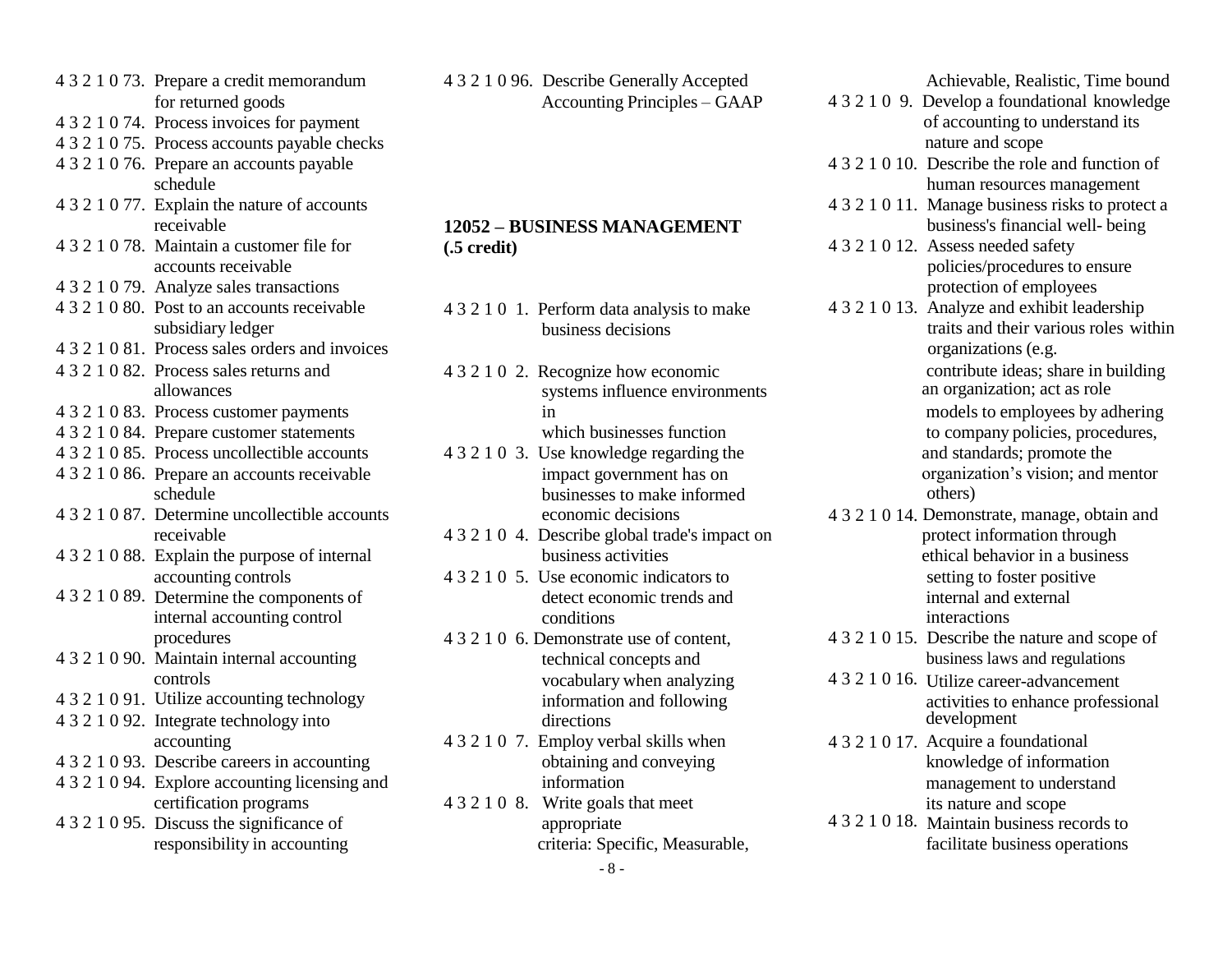| Acquire information to guide                     | 4 3 2 1 0 5. Demonstrate an under                                                                                                                                                                                                                                                                                                                                                                                                                                                                        |
|--------------------------------------------------|----------------------------------------------------------------------------------------------------------------------------------------------------------------------------------------------------------------------------------------------------------------------------------------------------------------------------------------------------------------------------------------------------------------------------------------------------------------------------------------------------------|
| business decision-making                         | costs and benefits and                                                                                                                                                                                                                                                                                                                                                                                                                                                                                   |
|                                                  | giving real-world exa                                                                                                                                                                                                                                                                                                                                                                                                                                                                                    |
|                                                  | properly evaluate alte                                                                                                                                                                                                                                                                                                                                                                                                                                                                                   |
| 4321021.                                         | 4 3 2 1 0 6. Establish a clear distinguish-                                                                                                                                                                                                                                                                                                                                                                                                                                                              |
|                                                  | between absolute and                                                                                                                                                                                                                                                                                                                                                                                                                                                                                     |
|                                                  | comparative advanta                                                                                                                                                                                                                                                                                                                                                                                                                                                                                      |
|                                                  | 4 3 2 1 0 7. Illustrate examples of                                                                                                                                                                                                                                                                                                                                                                                                                                                                      |
|                                                  | specialization, recogn                                                                                                                                                                                                                                                                                                                                                                                                                                                                                   |
|                                                  |                                                                                                                                                                                                                                                                                                                                                                                                                                                                                                          |
|                                                  | interdependence it cr                                                                                                                                                                                                                                                                                                                                                                                                                                                                                    |
| 4 3 2 1 0 23.                                    | 4 3 2 1 0 8. List some advantages                                                                                                                                                                                                                                                                                                                                                                                                                                                                        |
|                                                  | disadvantages of mar                                                                                                                                                                                                                                                                                                                                                                                                                                                                                     |
|                                                  | economies as well as                                                                                                                                                                                                                                                                                                                                                                                                                                                                                     |
|                                                  | directed economies                                                                                                                                                                                                                                                                                                                                                                                                                                                                                       |
| risk management practices                        | 4 3 2 1 0 9. Explain the role of pr                                                                                                                                                                                                                                                                                                                                                                                                                                                                      |
| within a business                                | determinants of dema                                                                                                                                                                                                                                                                                                                                                                                                                                                                                     |
| Explain the nature and scope of<br>4 3 2 1 0 25. | income, expectations                                                                                                                                                                                                                                                                                                                                                                                                                                                                                     |
| strategic management within a                    | related goods,)                                                                                                                                                                                                                                                                                                                                                                                                                                                                                          |
| business                                         | 4 3 2 1 0 10. Define the role of pri                                                                                                                                                                                                                                                                                                                                                                                                                                                                     |
| 4 3 2 1 0 26.                                    | influencing the quant                                                                                                                                                                                                                                                                                                                                                                                                                                                                                    |
|                                                  | 4 3 2 1 0 11. Demonstrate an under                                                                                                                                                                                                                                                                                                                                                                                                                                                                       |
|                                                  | how markets can be                                                                                                                                                                                                                                                                                                                                                                                                                                                                                       |
|                                                  | allocating scarcity                                                                                                                                                                                                                                                                                                                                                                                                                                                                                      |
| 4 3 2 1 0 20.                                    | Manage financial resources to<br>maintain business solvency<br>Explain the role that business<br>management has in contributing<br>to business success<br>4 3 2 1 0 22. Manage purchasing activities to<br>obtain the best service/product<br>at the least cost<br>Manage quality-control<br>processes to minimize errors and<br>to expedite workflow<br>4 3 2 1 0 24. Explain the nature and scope of<br>Demonstrate project<br>management skills<br>Demonstrate employability/career<br>success skills |

#### **12105 – BUSINESS ECONOMICS (.5 credit) (KBOR Qualified Admissions – Social Science)**

- 4 3 2 1 0 1. Describe how relative scarcity exists in all societies
- 4 3 2 1 0 2. Give real-world examples of each type of scarce resource (e.g., Natural resources, labor, capital, entrepreneurs)
- 4 3 2 1 0 3. Identify examples of virtually unlimited wants
- 4 3 2 1 0 4. Explain the most valuable thing a person gives up is his or her opportunity cost

<span id="page-8-0"></span>

|               | 4 3 2 1 0 19. Acquire information to guide    |                                                |                                                                              |
|---------------|-----------------------------------------------|------------------------------------------------|------------------------------------------------------------------------------|
|               | business decision-making                      |                                                | 4 3 2 1 0 5. Demonstrate an understanding of                                 |
| 4 3 2 1 0 20. | Manage financial resources to                 |                                                | costs and benefits analysis by                                               |
|               | maintain business solvency                    |                                                | giving real-world examples which                                             |
| 4321021.      |                                               |                                                | properly evaluate alternatives<br>4 3 2 1 0 6. Establish a clear distinction |
|               | Explain the role that business                |                                                |                                                                              |
|               | management has in contributing                |                                                | between absolute and                                                         |
|               | to business success                           |                                                | comparative advantage                                                        |
|               | 4 3 2 1 0 22. Manage purchasing activities to |                                                | 4 3 2 1 0 7. Illustrate examples of                                          |
|               | obtain the best service/product               |                                                | specialization, recognizing the                                              |
|               | at the least cost                             |                                                | interdependence it creates                                                   |
|               | 4 3 2 1 0 23. Manage quality-control          |                                                | 4 3 2 1 0 8. List some advantages and                                        |
|               | processes to minimize errors and              |                                                | disadvantages of market-oriented                                             |
|               | to expedite workflow                          |                                                | economies as well as more                                                    |
|               | 4 3 2 1 0 24. Explain the nature and scope of |                                                | directed economies                                                           |
|               | risk management practices                     |                                                | 4 3 2 1 0 9. Explain the role of price and other                             |
|               | within a business                             |                                                | determinants of demand (e.g.,                                                |
|               | 4 3 2 1 0 25. Explain the nature and scope of |                                                | income, expectations, price of                                               |
|               | strategic management within a                 |                                                | related goods,)                                                              |
|               | business                                      |                                                | 4 3 2 1 0 10. Define the role of price in                                    |
|               | 4 3 2 1 0 26. Demonstrate project             |                                                | influencing the quantity supplied                                            |
|               | management skills                             |                                                | 4 3 2 1 0 11. Demonstrate an understanding                                   |
| 4 3 2 1 0 27. | Demonstrate employability/career              |                                                | how markets can be effective in                                              |
|               | success skills                                |                                                | allocating scarcity                                                          |
|               |                                               | 12105 - BUSINESS ECONOMICS (.5                 | 4 3 2 1 0 12. Illustrate and explain the                                     |
|               |                                               | credit) (KBOR Qualified Admissions -           | pressures on a market price to                                               |
|               |                                               | <b>Social Science)</b>                         | increase or decrease                                                         |
|               |                                               | 4 3 2 1 0 1. Describe how relative scarcity    | 4 3 2 1 0 13. Explain the role markets play in                               |
|               |                                               | exists in all societies                        | continuing to respond in a                                                   |
|               |                                               | 4 3 2 1 0 2. Give real-world examples of       | dynamic economy                                                              |
|               |                                               | each type of scarce resource                   | 4 3 2 1 0 14. Change non-price determinants                                  |
|               |                                               | (e.g., Natural resources, labor,               | of supply to illustrate shifts in a                                          |
|               |                                               | capital, entrepreneurs)                        | supply curve                                                                 |
|               |                                               | 4 3 2 1 0 3. Identify examples of virtually    | 4 3 2 1 0 15. Evaluate relationship between                                  |
|               |                                               | unlimited wants                                | inputs and outputs                                                           |
|               |                                               | 4 3 2 1 0 4. Explain the most valuable thing a | 4 3 2 1 0 16. Use expenditures (explicit costs)                              |
|               |                                               | person gives up is his or her                  | along with implicit costs (e.g.,                                             |
|               |                                               | opportunity cost                               | opportunity cost) in making profit                                           |
|               |                                               |                                                | maximizing decisions                                                         |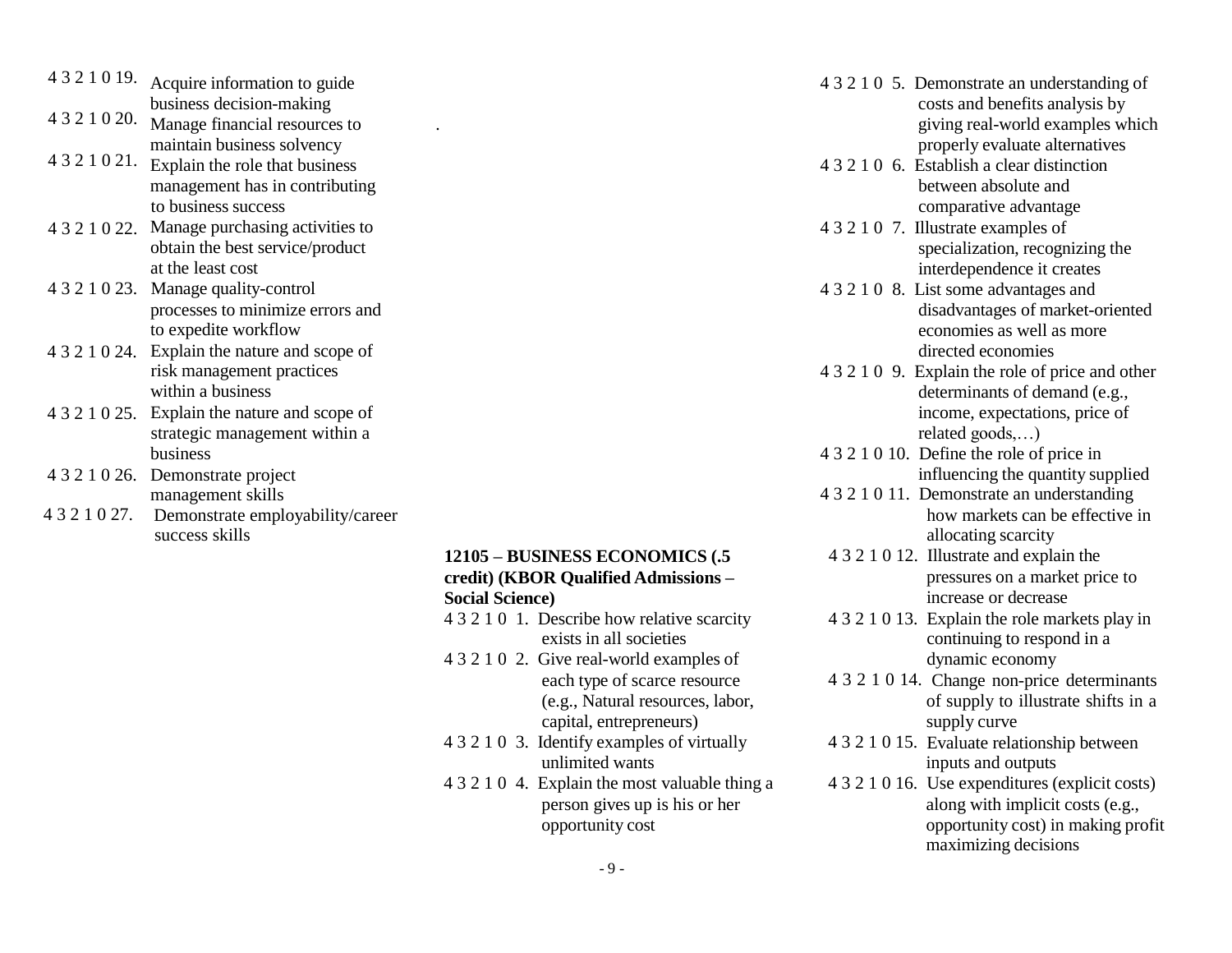- <span id="page-9-0"></span>4 3 2 1 0 17. Explain revenues (e.g., total revenue and marginal revenue's)
- 4 3 2 1 0 18. Determine the price and output graphics **35162 DIGITAL MARKETING** (.5 credit) in profit maximizing analysis 4 3 2 1 0 2. Demonstrate proficiency in the
- 
- 
- 
- 
- 
- 4 3 2 1 0 24. Define money, explain the role of look and feel of a product commerce
- 
- 
- 4 3 2 1 0 27. Define inflation
- 4 3 2 1 0 28. Define Unemployment
- 4 3 2 1 0 29. Explain the role and function of public finance
- 4 3 2 1 0 30. Incorporate economic decision skills in identifying a career path

### **10202 – COMPUTER GRAPHICS (1 credit)**

- role in making profit maximizing 4 3 2 1 0 1. Demonstrate knowledge of the decisions basic principles of motion basic principles of motion
- 4 3 2 1 0 19. Explain the difference in pure use of digital imaging commerce
	- competition motion graphics commerce
		-
	- resource markets have on the 4 3 2 1 0 5. Alter digitized images using an business models
		-
- 4 3 2 1 0 22. Explain the role of government appropriate colors business models
	-
	- -
	-
	-
	- (GDP) 4 3 2 1 0 13. Evaluate visual appeal engine optimization
		- 4 3 2 1 0 14. Produce or acquire graphics content
		- 4 3 2 1 0 15. Differentiate between copyright and trademarks
		- 4 3 2 1 0 16. Define scope of work to achieve individual and group goals
		- 4 3 2 1 0 17. Use available reference tools as appropriate
		- 4 3 2 1 0 18. Explain the key functions and applications of software

4 3 2 1 0 19. Explain the need for regular backup procedures

4 3 2 1 0 1. Explain why organizations use ecompetition and imperfect 4 3 2 1 0 3. Manipulate images, video, and 4 3 2 1 0 2. Explain the concept of e-4 3 2 1 0 20. Illustrate the role labor and other 4 3 2 1 0 4. Create and refine design concepts 4 3 2 1 0 3. Trace the history of e-commerce demand for the good or service image manipulation program 4 3 2 1 0 4. job functions and responsibilities 4 3 2 1 0 21. Illustrate the role of self-interest 4 3 2 1 0 6. Alter digitized video using a of those employed in e-commerce in economic decisions by both video manipulation program 4 3 2 1 0 5. Explore ethical considerations and consumers and producers 4 3 2 1 0 7. Apply color theory to select tensions related to e-commerce in directing, controlling and 4 3 2 1 0 8. Apply knowledge of typography 4 3 2 1 0 6. Examine how culture influences regulating market economies 4 3 2 1 0 9. Apply principles and elements of global e-commerce design 4 3 2 1 0 23. Explain the role and impact 4 3 2 1 0 7. Recognize some of t design 4 3 2 1 0 7. Recognize some of the social and saving has on building wealth 4 3 2 1 0 10. Create and/or implement the ethical implications of ebanks and contrasting them with 4 3 2 1 0 11. Create graphical images and/or 4 3 2 1 0 8. Discuss the basic economic impact security exchanges or video elements of e-commerce of e-commerce 4 3 2 1 0 25. Explain the role and utilization 4 3 2 1 0 12. Enhance digital communication 4 3 2 1 0 9. Define state and 4 3 2 1 0 12. Enhance digital communication 4 3 2 1 0 9. Define state and federal laws of credit in a market economy 4 presentation using a governing e-commerce practices 4 3 2 1 0 26. Define Gross Domestic Product photographic process 4 3 2 1 0 10. Generalize the concept of search 4 3 2 1 0 11. Explore strategies for optimizing search engine advertising 4 3 2 1 0 12. Discuss fundamental principles Internet based search engines 4 3 2 1 0 13. Describe the purpose of Internet based search engines 4 3 2 1 0 14. Recognize search engine tools and analytics available for businesses 4 3 2 1 0 15. Explain the methods used in email marketing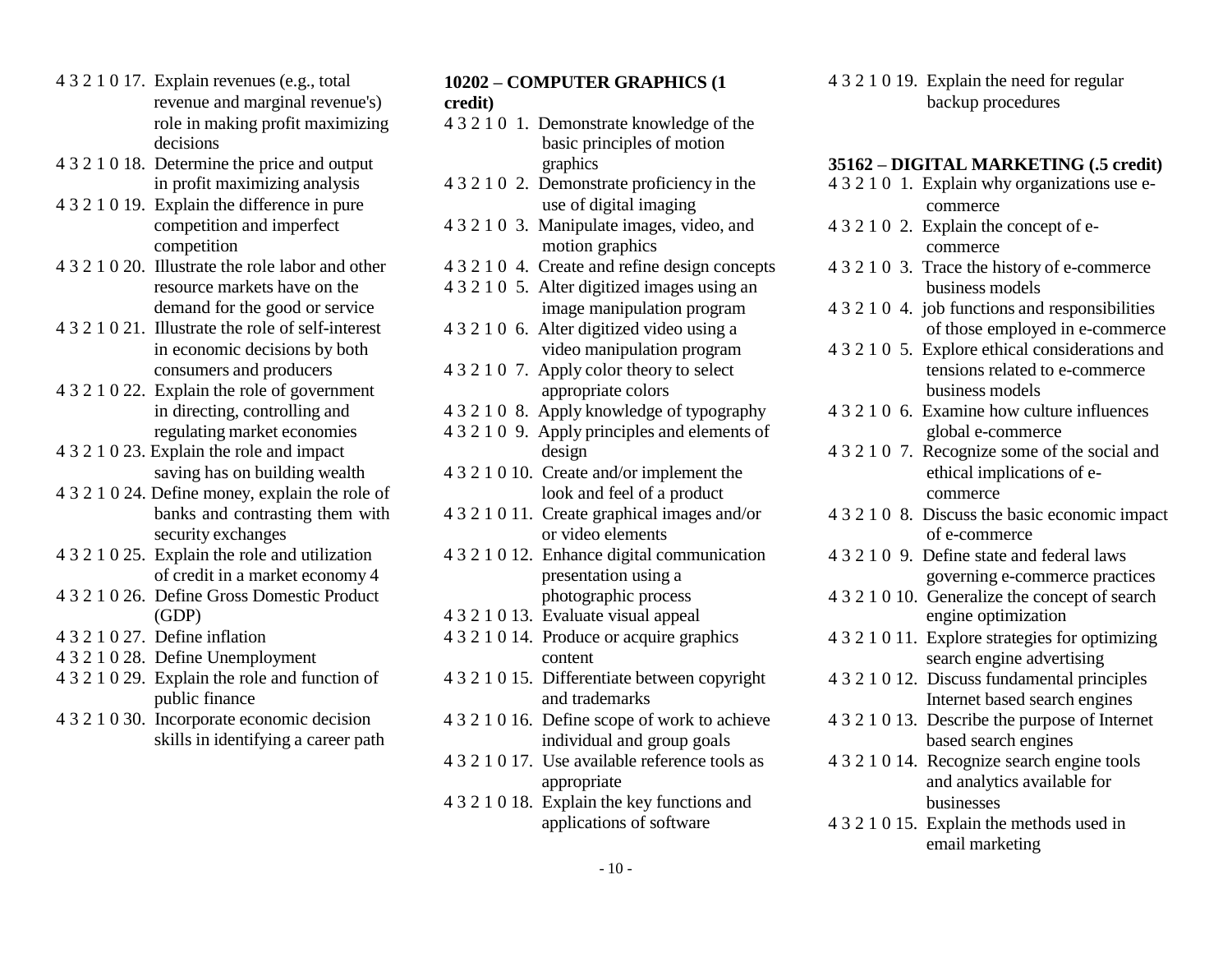- <span id="page-10-0"></span>4 3 2 1 0 16. Describe the role of email marketing in the promotional plan
- 4 3 2 1 0 17. Summarize the general principles of how email campaigns work
- 4 3 2 1 0 18. Identify email marketing mediums: traditional, new and experimental
- 4 3 2 1 0 19. Describe the role of web site analytics as a marketing function
- 4 3 2 1 0 20. Discuss how a web site's analytic data is collected and used in the marketing function
- 4 3 2 1 0 21. Identify how a web site's analytics and data are collected and used in the promotional mix
- 4 3 2 1 0 22. Restate best practices in digital, graphical displays of information
- 4 3 2 1 0 23. Discuss the impact on consumers from a company's digital presence
- 4 3 2 1 0 24. Explain the use of online forms and other digital tools to maximize premium brand awareness
- 4 3 2 1 0 25. Collect examples of each major types of online branding and present findings to class
- 4 3 2 1 0 26. Recommend social media decisions
- 4 3 2 1 0 27. Evaluate methods in which a digital market can be segmented
- 4 3 2 1 0 28. Summarize the role and methods of social media planning
- 4 3 2 1 0 29. Develop a digital marketing plan
- 4 3 2 1 0 30. Create a social media advertising plan
- 4 3 2 1 0 31. Explain career opportunities in digital marketing
- 4 3 2 1 0 32. Evaluate career advancement activities in digital marketing to enhance professional development
- 4 3 2 1 0 33. Illustrate the services of professional organizations in digital marketing

#### **12053 – ENTREPRENEURSHIP (.5 credit)**

- 4 3 2 1 0 1. Solve mathematical problems using numbers and operations
- 4 3 2 1 0 2. Incorporate algebraic skills to make business decisions
- 4 3 2 1 0 3. Demonstrate an understanding of how basic economic concepts are utilized by an entrepreneur/small business owner
- 4 3 2 1 0 4. Explain and describe cost/benefit analysis as it explains cost-profit relationships
- 4 3 2 1 0 5. Explain and demonstrate the nature of effective communications
- 4 3 2 1 0 6. Describe methods in dealing with conflict as it relates with entrepreneurship/small business ownership
- 4 3 2 1 0 7. Describe the relationship between principled entrepreneurship and personal responsibility
- 4 3 2 1 0 8. Describe the relationship between government and business
- 4 3 2 1 0 9. Identify types of business ownership 4 3 2 1 0 10. Demonstrate understanding of
- managerial and business ethics
- 4 3 2 1 0 11. Analyze and define entrepreneurship
- 4 3 2 1 0 12. Expound on the importance of entrepreneurship on market economies
- 4 3 2 1 0 13. Explain characteristics of an entrepreneur as it relates to personal assessment and management
- 4 3 2 1 0 14. Identify successful methods in developing and assessing innovative business ideas
- 4 3 2 1 0 15. Give explanation on how entrepreneurs recognize marketplace opportunities
- 4 3 2 1 0 16. Explain tools used by entrepreneurs for venture planning
- 4 3 2 1 0 17. Explain proper methods in assessing and calculating risk in developing a business venture
- 4 3 2 1 0 18. Describe the need for continuation planning as it relates with entrepreneurship/small business ownership
- 4 3 2 1 0 19. The student demonstrates an understanding of information management concepts and how they support effective business operations
- 4 3 2 1 0 20. Describe the impact of the Internet on entrepreneurship/small business ownership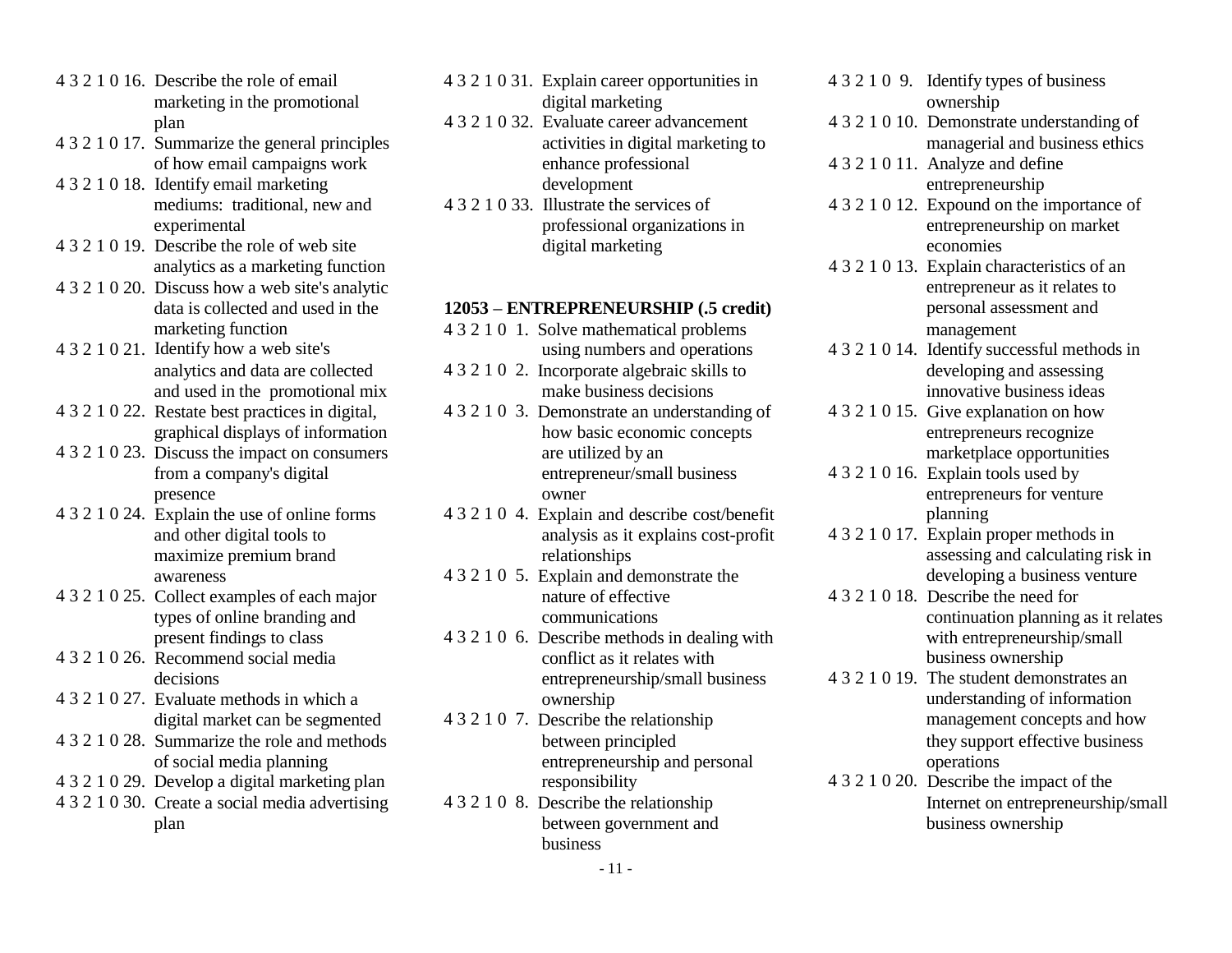- <span id="page-11-0"></span>4 3 2 1 0 21. Understand marketing's role and function in business to facilitate economic exchanges with customers
- 4 3 2 1 0 22. Analyze the role of marketing research in constructing a small business management model
- 4 3 2 1 0 23. Identify and explain primary and secondary market research.
- 4 3 2 1 0 24. Describe marketing functions and related activities
- 4 3 2 1 0 25. Describe the components and purpose of a business plan
- 4 3 2 1 0 26. Examine and explain the components and purpose of a financial plan for a business
- 4 3 2 1 0 27. Identify and evaluate a local entrepreneurial venture/business
- 4 3 2 1 0 28. Develop organizational skills to improve efficiency
- 4 3 2 1 0 29. Identify and explain expense control strategies to enhance the financial well being of a business
- 4 3 2 1 0 30. Give explanation on how entrepreneurs incorporate accounting in making business decisions
- 4 3 2 1 0 31. Understand the need for proper Financial and money

management as it relates to an entrepreneur

- 4 3 2 1 0 32.Develop personal traits & behaviors to foster career advancement
- 

#### **11154 – GRAPHIC DESIGN (1 credit)**

- 4 3 2 1 0 1. Determine client's needs and expected outcomes
- 4 3 2 1 0 2. Determine purpose of the digital communication project
- 4 3 2 1 0 3. Determine the digital communication elements to be used
- 4 3 2 1 0 4. Determine the target audience
- 4 3 2 1 0 5. Create and produce content
- 4 3 2 1 0 6. Create and refine design concepts
- 4 3 2 1 0 7. Alter digitized images using an image manipulation program 4 3 2 1 0 8. Apply color theory to select
- appropriate colors
- 4 3 2 1 0 9. Apply knowledge of typography
- 4 3 2 1 0 10. Apply principles and elements of design
- 4 3 2 1 0 11. Create and/or implement the look and feel of the product
- 4 3 2 1 0 12. Create graphical images
- 4 3 2 1 0 13. Evaluate visual appeal
- 4 3 2 1 0 14. Differentiate between copyright and trademarks
- 4 3 2 1 0 15. Define scope of work to achieve individual and group goals
- 4 3 2 1 0 16. Use available reference tools as appropriate

#### **12165** - **PRINCIPLES OF ADVERTISING (.5 credit)**

- and 4 3 2 1 0 1. Explain why organizations advertise 4 3 2 1 0 16. Describe the role of marketing
- small business owner 4 3 2 1 0 2. Explain the concept of advertising and advertising planning<br>4 3 2 1 0 3. Trace the history of advertising 4 3 2 1 0 17. Restate some of the advantages
	- $432103$ . Trace the history of advertising in business
- 4 3 2 1 0 4. Explain the different job 4 3 2 1 0 33. Demonstrate employability/ functions and responsibilities of career success skills those employed in advertising
- 4 3 2 1 0 5. Explore ethical considerations and tensions related to the practice of advertising
- 4 3 2 1 0 6. Examine how culture influences global advertising
- 4 3 2 1 0 7. Recognize some of the social and ethical implications of advertising
- 4 3 2 1 0 8. Discuss the basic economic impact of advertising
- 4 3 2 1 0 9. Define state and federal laws governing advertising practices
- 4 3 2 1 0 10. Explore ethical considerations and tensions related to the practice of advertising
- 4 3 2 1 0 11. Examine how culture influences global advertising
- 4 3 2 1 0 12. Discuss fundamental legal principles that pertain to advertising (e.g., remedies, unfair competition, deceptive acts, deceptive practices, puffing, ambush marketing, Federal Trade Commission, etc.)
- 4 3 2 1 0 13. Describe the purpose (e.g., nature, characteristics, process, etc.) of advertising contracts
- 4 3 2 1 0 14. Recognize some of the forms of advertising regulation
- 4 3 2 1 0 15. Explain the methods used in marketing and advertising research
- 
- and disadvantages of using various forms of media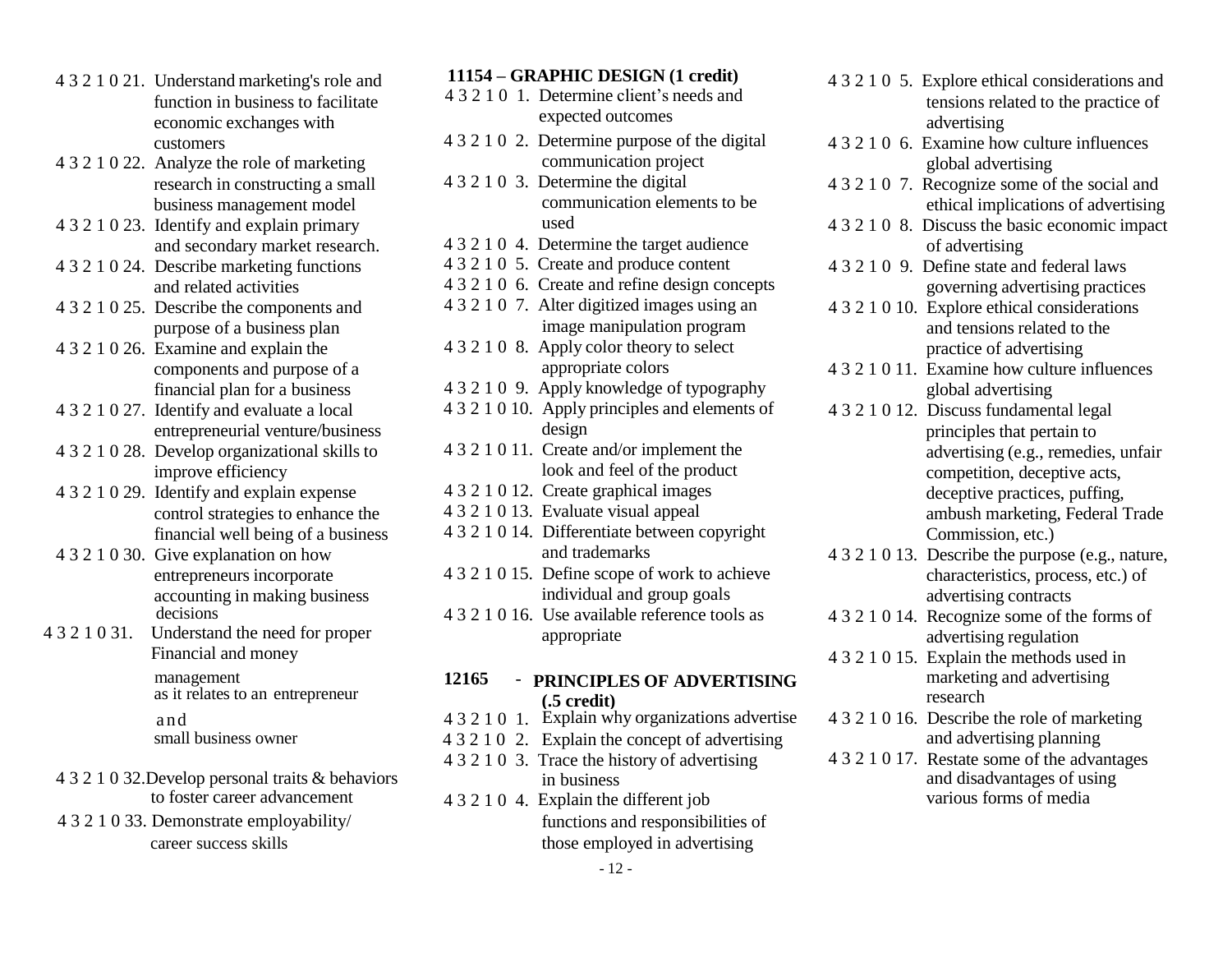- 4 3 2 1 0 18. Summarize the general principles of how advertising campaigns work
- 4 3 2 1 0 19. Identify advertising mediums, experimental
- 4 3 2 1 0 20. Recommend media pricing decisions
- 4 3 2 1 0 21. Evaluate marketing segmentation criteria
- 4 3 2 1 0 22. Summarize the role and methods of media planning
- 4 3 2 1 0 23. Explain the role of promotion as a marketing function
- 4 3 2 1 0 24. Explain the elements of the
- 4 3 2 1 0 25. Explain how a product influences the promotional mix
- types of promotions
- 4 3 2 1 0 27. Discuss the impact on consumers of the different sales promotions
- 4 3 2 1 0 28. Assess the effectiveness of shopping habits of consumers and needs of retailers
- 4 3 2 1 0 29. Explain the use of fulfillment forms for premiums and contents
- 4 3 2 1 0 30. Collect examples of each major type of promotion and present to the class
- 
- 
- 
- 4 3 2 1 0 34. Explain career opportunities in advertising
- activities in advertising to

<span id="page-12-0"></span>

|   |                                                | enhance professional                             | 12163 - SPORTS / ENTERTAINMENT                     |
|---|------------------------------------------------|--------------------------------------------------|----------------------------------------------------|
|   | 4 3 2 1 0 18. Summarize the general principles |                                                  |                                                    |
|   | of how advertising campaigns<br>work           | development                                      | <b>MARKETING</b> (.5 credit)                       |
|   |                                                | 4 3 2 1 0 36. Illustrate the services of         | 4 3 2 1 0 1. Analyze current trends in sports      |
|   | 4 3 2 1 0 19. Identify advertising mediums,    | professional organizations in                    | and entertainment marketing                        |
|   | both traditional, new and                      | advertising                                      | 4 3 2 1 0 2. Describe the types of sports and      |
|   | experimental                                   | 4 3 2 1 0 37. Explain the nature and scope of    | entertainment that have become                     |
|   | 4 3 2 1 0 20. Recommend media pricing          | the selling function                             | increasingly popular                               |
|   | decisions                                      | 4 3 2 1 0 38. Describe product information for   | internationally                                    |
|   | 4 3 2 1 0 21. Evaluate marketing segmentation  | use in selling                                   | 4 3 2 1 0 3. Describe ways sports and              |
|   | criteria                                       | 4 3 2 1 0 39. Identify customer's buying         | entertainment marketing has                        |
|   | 4 3 2 1 0 22. Summarize the role and methods   | motives for use in selling                       | increased international awareness                  |
|   | of media planning                              | 4 3 2 1 0 40. Generalize customer buying         | of each                                            |
|   | 4 3 2 1 0 23. Explain the role of promotion as | decisions                                        | 4 3 2 1 0 4. Understand the market potential       |
|   | a marketing function                           | 4 3 2 1 0 41. Explain how to demonstrate a       | for sports & entertainment                         |
|   | 4 3 2 1 0 24. Explain the elements of the      | product                                          | 4 3 2 1 0 5. Discuss the impact of emotional       |
|   | promotional mix                                | 4 3 2 1 0 42. Illustrate how to recommend a      | ties of fans to sports on an                       |
|   | 4 3 2 1 0 25. Explain how a product influences | specific product                                 | athlete's earning power                            |
|   | the promotional mix                            | 4 3 2 1 0 43. Prepare for the sales presentation | 4 3 2 1 0 6. Discuss the impact of marketing       |
|   | 4 3 2 1 0 26. Compare and contrast the major   | 4 3 2 1 0 44. Determine customer/client needs    | on profitability in sports and                     |
|   | types of promotions                            | 4 3 2 1 0 45. Articulate key factors in building | entertainment marketing                            |
|   | 4 3 2 1 0 27. Discuss the impact on consumers  | a clientele                                      | 4 3 2 1 0 7. Define the goals of public            |
|   | of the different sales promotions              | 4 3 2 1 0 46. Contrast between consumer and      | relations                                          |
|   | 4 3 2 1 0 28. Assess the effectiveness of      | organizational buying behavior                   | 4 3 2 1 0 8. Identify the role of public relations |
|   | "point-of-purchase" based on                   | 4 3 2 1 0 47. Explain the selling process        | firms in sports and entertainment                  |
|   | shopping habits of consumers                   | 4 3 2 1 0 48. Examine methods that establish     | marketing                                          |
|   | and needs of retailers                         | relationships with the                           | 4 3 2 1 0 9. Identify the components of a          |
|   | 4 3 2 1 0 29. Explain the use of fulfillment   | client/customer                                  | public relations "Plan of Action"                  |
|   | forms for premiums and contents                | 4 3 2 1 0 49. Present advertising                | 4 3 2 1 0 10. Define "goodwill"                    |
|   | 4 3 2 1 0 30. Collect examples of each major   | recommendations to client                        | 4 3 2 1 0 11. Discuss the relationship between     |
|   | type of promotion and present to               | 4 3 2 1 0 50. Facilitate customer buying         | athletes/entertainers and public                   |
|   | the class                                      | decisions                                        | 4 3 2 1 0 12. List ways of enhancing public        |
|   | 4 3 2 1 0 31. Develop a sales promotion plan   | 4 3 2 1 0 51. Demonstrate suggestive selling     | relations in sports and                            |
|   | 4 3 2 1 0 32. Create an advertising plan       | and follow-up                                    | entertainment marketing                            |
|   | 4 3 2 1 0 33. Prepare a public relations plan  | 4 3 2 1 0 52. Understand how to sell goods       | 4 3 2 1 0 13. Identify the purposes and benefits   |
|   | 4 3 2 1 0 34. Explain career opportunities in  | and services and how to close a                  | of fan clubs                                       |
|   | advertising                                    | sale                                             | 4 3 2 1 0 14. Discuss the impact of fan            |
| . |                                                |                                                  |                                                    |

#### **12163 – SPORTS / ENTERTAINMENT MARKETING (.5 credit)**

- 4 3 2 1 0 1. Analyze current trends in sports and entertainment marketing
- entertainment that have become increasingly popular internationally
- use in selling 4 3 2 1 0 3. Describe ways sports and entertainment marketing has increased international awareness of each
- decisions 4 3 2 1 0 4. Understand the market potential for sports & entertainment
- product 4 3 2 1 0 5. Discuss the impact of emotional athlete's earning power
- Prepare for the sales presentation 43210 6. Discuss the impact of marketing entertainment marketing
- a clientele 4 3 2 1 0 7. Define the goals of public relations
- organizational buying behavior 4 3 2 1 0 8. Identify the role of public relations marketing
- relationships with the 432109. Identify the components of a public relations "Plan of Action"
	-
	- 4 3 2 1 0 11. Discuss the relationship between athletes/entertainers and public
	- 4 3 2 1 0 12. List ways of enhancing public
	- of fan clubs
- sale 4 3 2 1 0 14. Discuss the impact of fan 4 3 2 1 0 35. Evaluate career advancement behavior on public relations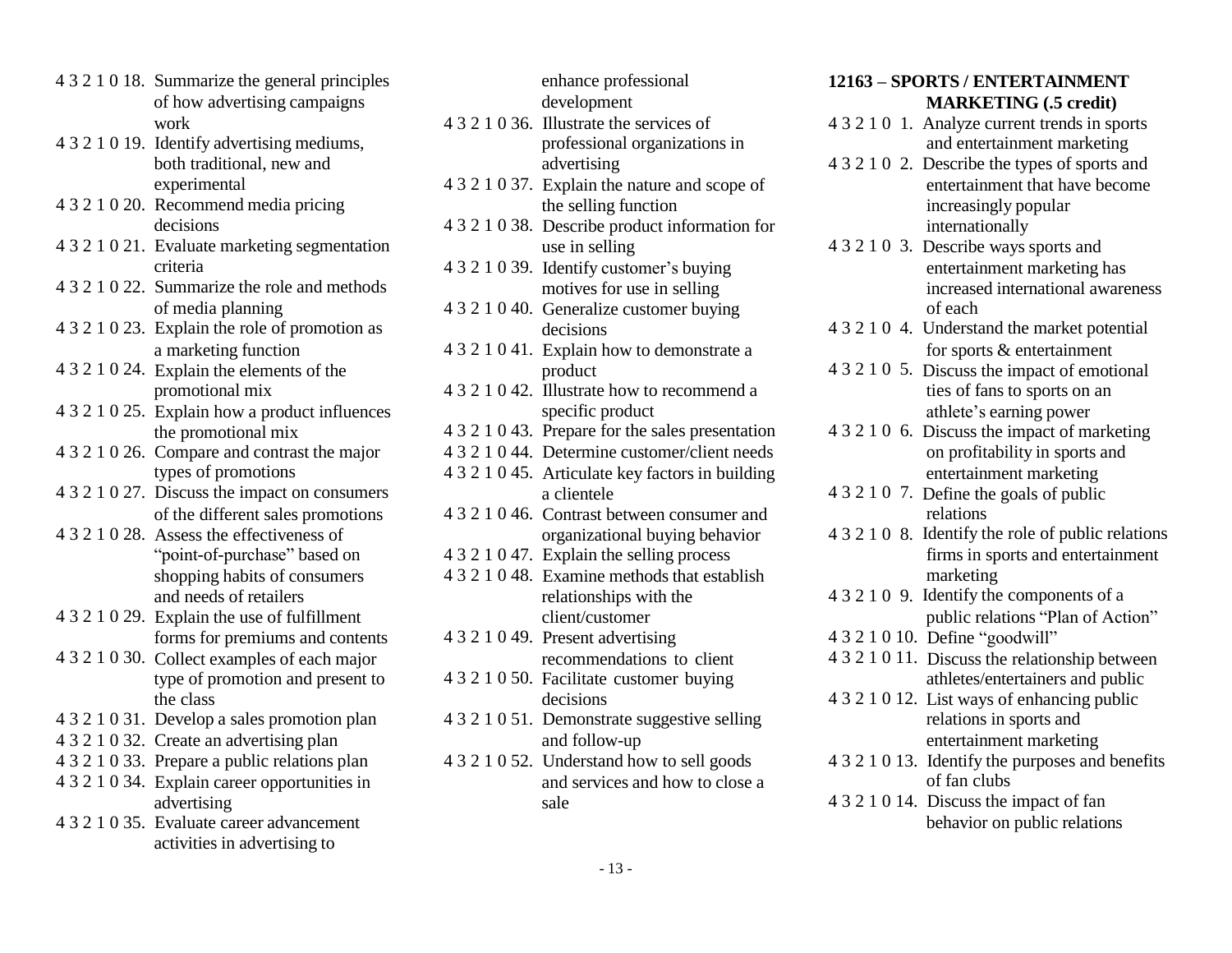- <span id="page-13-0"></span>4 3 2 1 0 15. Explain the significance of fundraising activities in sports and entertainment marketing
- 4 3 2 1 0 16. Describe the public relations impact of fund-raising activities in sports and entertainment marketing
- 4 3 2 1 0 17. Explain methods of advertising sports and entertainment events
- 4 3 2 1 0 18. Discuss the advantages and disadvantages of advertising methods used in sports and entertainment marketing
- 4 3 2 1 0 19. Discuss challenges of marketing special events and certain types of sports: i.e. Olympics, Women's Athletics, and Special **Olympics**
- 4 3 2 1 0 20. Identify sports marketing strategies
- 4 3 2 1 0 21. Understand the role of sports agents
- 4 3 2 1 0 22. Describe the distribution process for sports teams and organizations
- 4 3 2 1 0 23. Discuss the relationship between a player's ethical behavior and promotional value
- 4 3 2 1 0 24. Identify the types of financing related to sports and
- 4 3 2 1 0 25. Discuss sponsorship of sports placement of placement of
- 4 3 2 1 0 26. Discuss the levels of sports and and suggested color scheme (individual, corporate, and fundraising)

4 3 2 1 0 27. Discuss how sponsors invest in sports teams and entertainment 4 3 2 1 0 28. Identify the benefits of sports (team sponsor) and entertainment sponsorships 4 3 2 1 0 29. Discuss the role of television in sports and entertainment sponsorships (scheduling) 4 3 2 1 0 30. Define prohibited sponsorship 4 3 2 1 0 31. List ways to balance obligations to fans, sponsors, and sports/entertainment governing bodies 4 3 2 1 0 32. Define endorsements 4 3 2 1 0 33. Discuss the restrictions on endorsements 4 3 2 1 0 34. Identify the benefits of licensing to a team or entertainment organization 4 3 2 1 0 35. Describe a successful sports and entertainment licensee 4 3 2 1 0 36. Discuss the importance of marketing research 4 3 2 1 0 37. Discuss the importance of brand/license protection

## **10201 – WEB PAGE DESIGN (1 credit)**

- 4 3 2 1 0 1. Develop flowchart, navigational blueprints and schema
- entertainment marketing 4 3 2 1 0 2. Create sample design showing teams and organizations buttons/navigational graphics  $\overline{b}$
- entertainment sponsorship 4 3 2 1 0 3. Develop storyboards
	- 4 3 2 1 0 4. Demonstrate knowledge of available graphics, video,

|  | motion graphics, web software                               |
|--|-------------------------------------------------------------|
|  | programs<br>4 3 2 1 0 5. Identify how different user agents |
|  | (browsers, devices) affect the                              |
|  | digital communication product                               |
|  | 4 3 2 1 0 6. Create and produce content                     |
|  | 4 3 2 1 0 7. Create and refine design concepts              |
|  | 43210 8. Identify, utilize and create                       |
|  | reusable components                                         |
|  | 4 3 2 1 0 9. Apply color theory to select                   |
|  | appropriate colors                                          |
|  | 4321010. Apply knowledge of typography                      |
|  | 4 3 2 1 0 11. Apply principles and elements of              |
|  | design                                                      |
|  | 4 3 2 1 0 12. Evaluate visual appeal                        |
|  | 4 3 2 1 0 13. Demonstrate knowledge of basic                |
|  | web application security                                    |
|  | 4321014. Demonstrate knowledge of                           |
|  | HTML, XHTML, and CSS                                        |
|  | 4 3 2 1 0 15. Explain importance of web                     |
|  | standards                                                   |
|  | 4321016. Demonstrate knowledge of Web                       |
|  | 2.0                                                         |
|  | 4 3 2 1 0 17. Explain the importance of ethical             |
|  | behaviors and legal issues                                  |
|  | 4 3 2 1 0 18. Demonstrate knowledge of how                  |
|  | to use a scripting language to                              |
|  | program a site                                              |
|  | 4 3 2 1 0 19. Describe the function of a non-               |
|  | disclosure agreement (NDA)                                  |
|  | 4 3 2 1 0 20. Differentiate between copyright               |
|  | and trademarks                                              |
|  | 4 3 2 1 0 21. Explain the concept of intellectual           |
|  | property                                                    |
|  | 4 3 2 1 0 22. Define scope of work to achieve               |
|  | individual and group goals                                  |
|  | 4 3 2 1 0 23. Use available reference tools as              |
|  | appropriate                                                 |
|  |                                                             |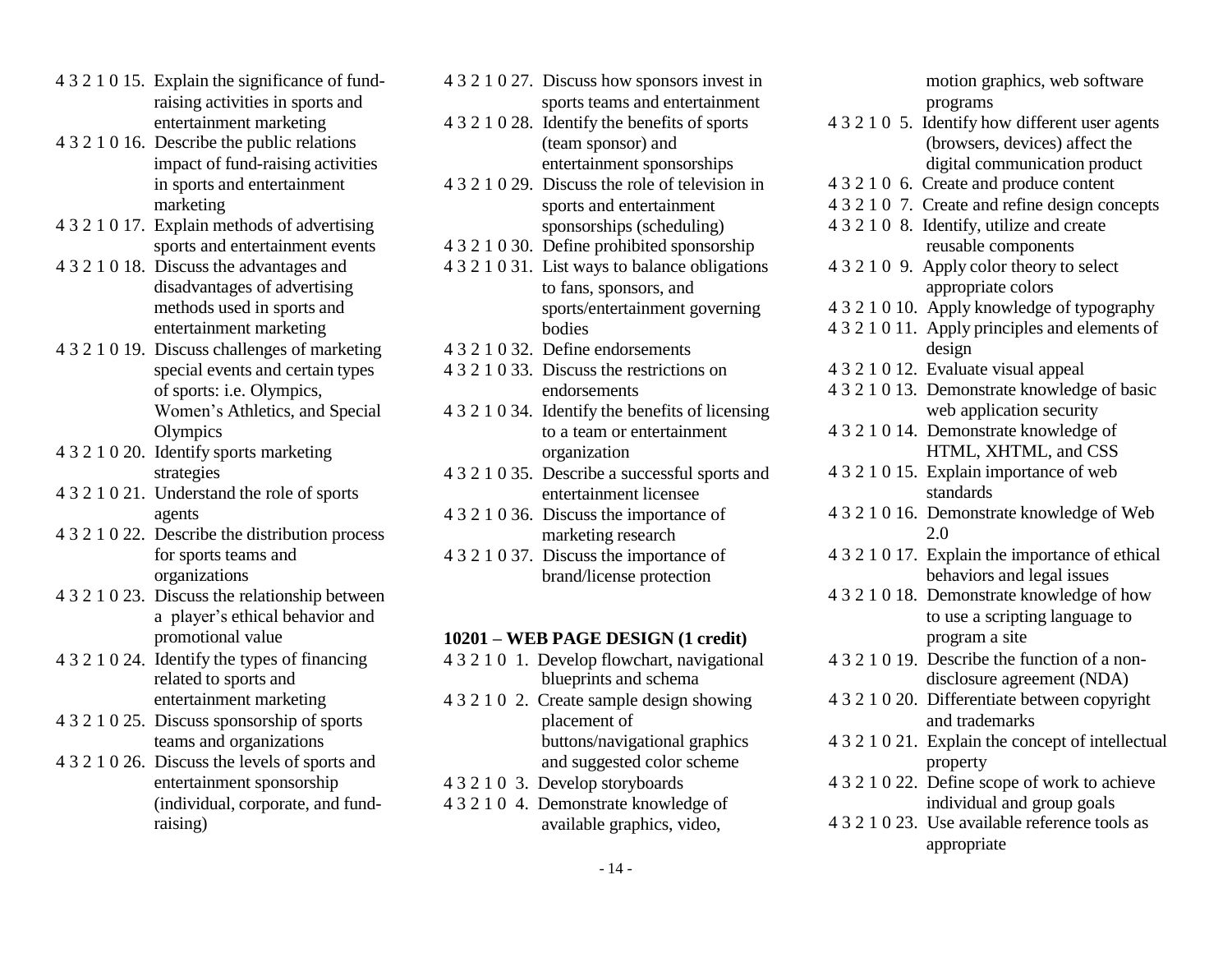- <span id="page-14-0"></span>4 3 2 1 0 24. Explain the features and functions of Web browsing software
- 4 3 2 1 0 25. Explain the features and functions of Web page design software
- 4 3 2 1 0 26. Compare and contrast clients and servers
- 4 3 2 1 0 27. Describe how bandwidth affects data transmission and on-screen image

# **APPLICATION COURSES**

# **35300 – MARKETING APPLICATIONS (1**

- 4 3 2 1 0 1. Write persuasive messages
- 4 3 2 1 0 2. Prepare simple written reports 4 3 2 1 0 20. Persuade others
- 
- 
- 4 3 2 1 0 5. Explain the role of ethics in 4 3 2 1 0 23. Describe the neutron relationship customer relationship
- 4 3 2 1 0 6. Describe the use of technology in statements
- 
- 4 3 2 1 0 8. Analyze impact of specialization/division of labor
- 4 3 2 1 0 9. Explain the concept of organized and related activities
- 4 3 2 1 0 10. Explain the impact of the law of diminishing returns
- 4 3 2 1 0 11. Describe the economic impact of inflation on business
- 4 3 2 1 0 12. Explain the concept of Gross Domestic Product 4 3 2 1 0 13. Discuss the impact of a nation's unemployment rates 4 3 2 1 0 14. Explain the economic impact of interest-rate fluctuations 4 3 2 1 0 15. Determine the impact of business cycles on business activities 4 3 2 1 0 16. Explain the nature of global trade 4 3 2 1 0 17. Describe the determinants of exchange rates and their effects on the domestic economy 4 3 2 1 0 18. Discuss the impact of culture and social issues on global trade **credit**)<br>  $4 \ 3 \ 2 \ 1 \ 0 \ 19$ . Explain ethical considerations in<br>
providing information<br>
providing information 4 3 2 1 0 3. Write executive summaries 4 3 2 1 0 21. Demonstrate negotiation skills 4 3 2 1 0 4. Discuss the nature of customer  $4$  3 2 1 0 22. Explain the nature of stress relationship management<br>Explain the role of ethics in  $\begin{array}{r} 4321023.$  Describe the need for financial management 4 3 2 1 0 24. Describe the nature of cash flow customer relationship 4 3 2 1 0 25. Explain the nature of balance management sheets sheets timeliness of information, etc.) 4 3 2 1 0 7. Describe the nature of taxes 4 3 2 1 0 26. Describe the nature of income statements 4 3 2 1 0 27. Describe the nature of budgets on productivity 4 3 2 1 0 28. Describe marketing functions labor and business  $4321029$ . Explain factors that influence customer/client/business buying behavior 4 3 2 1 0 30. Demonstrate connections between company actions and

|               | results (e.g., influencing                      |
|---------------|-------------------------------------------------|
|               | consumer buying behavior,                       |
|               | gaining market share, etc.)                     |
|               | 4 3 2 1 0 31. Use time-management skills        |
|               | 4 3 2 1 0 32. Demonstrate appropriate           |
|               | creativity                                      |
|               | 4 3 2 1 0 33. Coordinate channel management     |
|               | with other marketing activities                 |
|               | 4 3 2 1 0 34. Explain the nature of channel-    |
|               | member relationships                            |
|               | 4 3 2 1 0 35. Explain techniques for processing |
|               | marketing data                                  |
|               | 4 3 2 1 0 36. Explain the use of descriptive    |
|               | statistics in marketing decision                |
|               | making                                          |
|               | 4321037. Identify sources of error in a         |
|               | research project (e.g., response                |
|               | errors, interviewer errors, non-                |
|               | response errors, sample design)                 |
| 4321038.      | Evaluate questionnaire design                   |
|               | (e.g., types of questions, question             |
|               | wording, routing, sequencing,                   |
|               | length, layout)                                 |
| 4 3 2 1 0 39. | Assess appropriateness of                       |
|               | marketing research for                          |
|               | problem/issue (e.g., research                   |
|               | methods, sources of information,                |
|               | timeliness of information, etc.)                |
|               | 4 3 2 1 0 40. Explain the nature of marketing   |
|               | plans                                           |
|               | 4321041. Explain the role of situation          |
|               | analysis in the marketing planning              |
|               | process                                         |
|               | 4 3 2 1 0 42. Explain the nature of sales       |
|               | forecasts                                       |
|               | 4 3 2 1 0 43. Identify methods/techniques to    |
|               | generate a product idea                         |
| 4321044.      | Generate product ideas                          |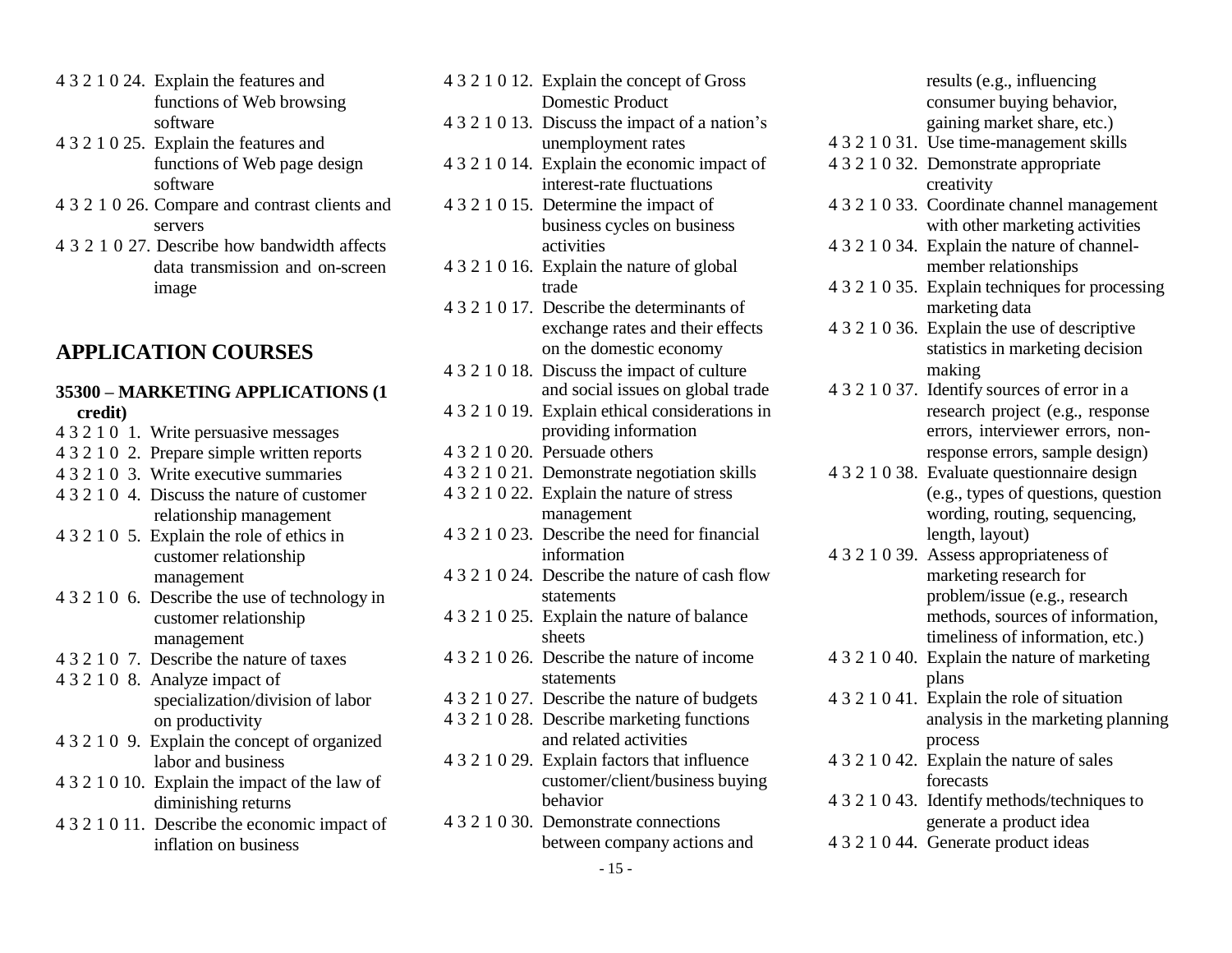- <span id="page-15-0"></span>4 3 2 1 0 45. Describe the nature of product bundling
- 4 3 2 1 0 46. Describe factors used by businesses to position corporate brands
- 4 3 2 1 0 47. Explain the components of advertisements
- 4 3 2 1 0 48. Explain the importance of coordinating elements in advertisements
- 4 3 2 1 0 49. Identify types of public-relations activities
- 4 3 2 1 0 50. Discuss internal and external audiences for public-relations activities
- 4 3 2 1 0 51. Explain how businesses can use trade-show/exposition participation to communicate with targeted audiences
- 4 3 2 1 0 52. Explain considerations used to evaluate whether to participate in trade shows/expositions
- 4 3 2 1 0 53. Explain the nature of a promotional plan
- 4 3 2 1 0 54. Coordinate activities in the promotional mix
- 4 3 2 1 0 55. Explain the impact of sales cycles
- 4 3 2 1 0 56. Differentiate between consumer and organizational buying behavior
- 4 3 2 1 0 57. Identify emerging trends for use in selling
- 4 3 2 1 0 58. Discuss motivational theories that impact buying behavior
- 4 3 2 1 0 59. Prospect for customers
- 4 3 2 1 0 60. Qualify customers/clients

| 4 3 2 1 0 61. Conduct pre-visit research (e.g., |
|-------------------------------------------------|
| customer's markets/products,                    |
| customer's competitors, and                     |
| competitors' offerings)                         |
| 4 3 2 1 0 62. Book appointments with            |
| prospective clients                             |
| 4 3 2 1 0 63. Prepare sales presentation        |
| 4 3 2 1 0 64. Create a presentation software    |
| package to support sales                        |
| presentation                                    |
| 4 3 2 1 0 65. Address needs of individual       |
| personalities                                   |
| 4 3 2 1 0 66. Determine customer's buying       |
| motives for use in selling                      |
| 4 3 2 1 0 67. Facilitate customer/client buying |
| decisions                                       |
| 4 3 2 1 0 68. Assess customer/client needs      |
| 4 3 2 1 0 69. Demonstrate product               |
| 4 3 2 1 0 70. Prescribe solution to             |
| customer/client needs                           |
| 4 3 2 1 0 71. Convert customer/client           |
| objections into selling points                  |
| 4 3 2 1 0 72. Close the sale                    |
| 4321073. Demonstrate suggestion selling         |
| 4 3 2 1 0 74. Negotiate sales terms             |
| 4321075. Maintain sales standards               |
| 4 3 2 1 0 76. Sell good/service/idea to         |
| individuals                                     |
| 4 3 2 1 0 77. Sell good/service/idea to groups  |
| 4 3 2 1 0 78. Process sales documentation       |

### **12198 – MARKETING – Workplace Experience (.5 credit)**

- 4 3 2 1 0 1. Perform prescribed goals set forth in the Professional Learning Experience Plan (PLEP).
- 4 3 2 1 0 2. Develop vocational competency enabling the student to enhance his/her employability and advancement in the marketing field.
- 4 3 2 1 0 3. Develop good work habits and attitudes necessary to become a responsible employee at school and the work site.
- 4 3 2 1 0 4. Develop vocational knowledge and technical skills related to current trends of industry and technology in the classroom and work site
- 4 3 2 1 0 5. Assess abilities, interest, aptitudes, preferences, personalities, and attitudes in regards to a career choice.
- 4 3 2 1 0 6. Improve individual employment status and earnings and adapt to changing work environments.
- 4 3 2 1 0 7. Create a portfolio or other means that display academic and technical skills learned through experience
- 4 3 2 1 0 8. Interpret and apply standard workplace policies, rules and regulations related to safety, punctuality and dependability, responsibility and initiative, and accuracy to details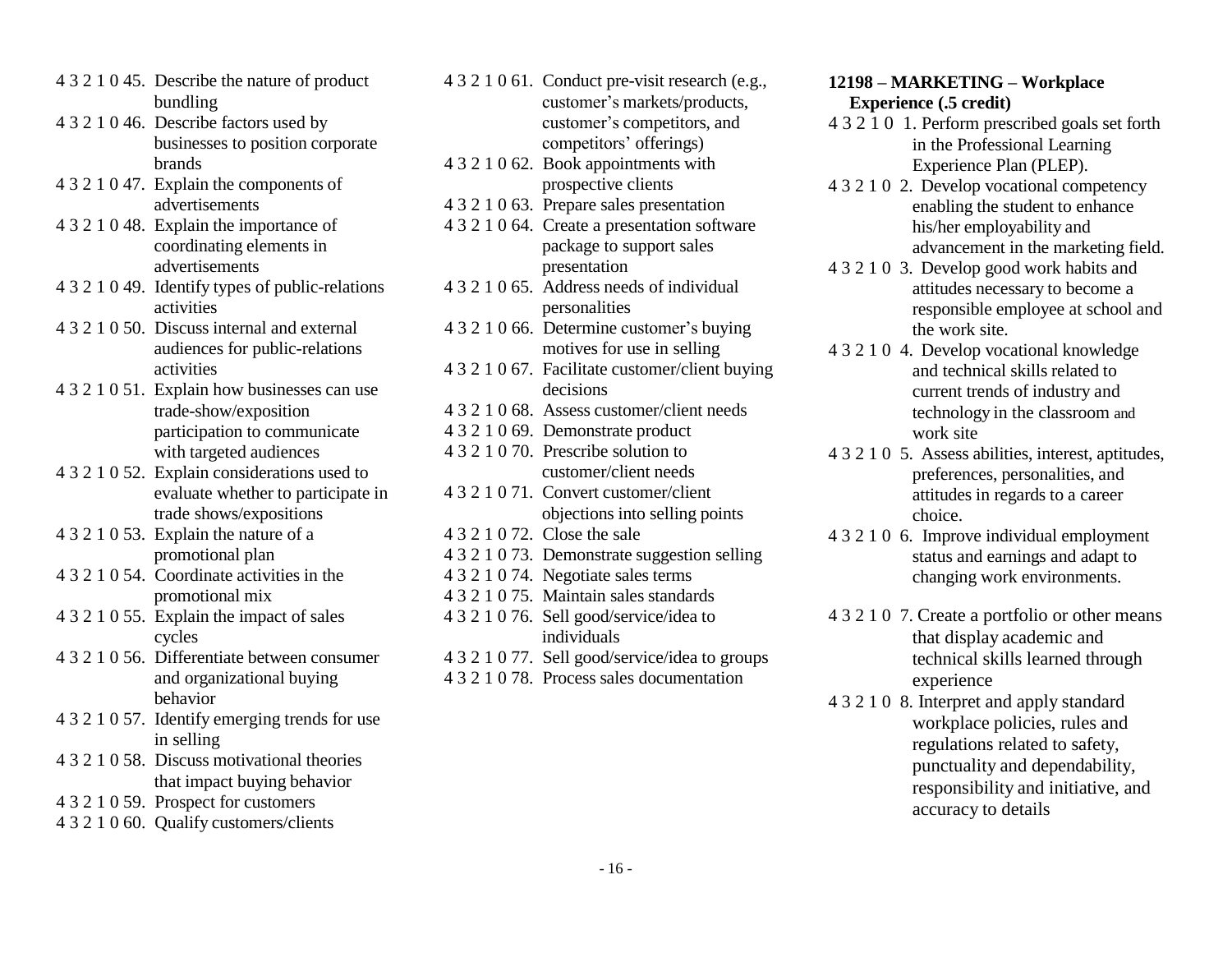4 3 2 1 0 9. Create and maintain effective and productive work relationships.

#### **12195 – INTEGRATED MARKETING APPLICATIONS (.5 credit)**

- 4 3 2 1 0 1. Describe methods used to protect intellectual property
- 4 3 2 1 0 2. Utilize Effective writing to
- 4 3 2 1 0 3. Apply ethics to online communications
- impacts marketing communications
- 4 3 2 1 0 5. Explain the capabilities of tools used in web-site creation
- 4 3 2 1 0 6. Discuss considerations in using mobile technology for promotional activities
- 4 3 2 1 0 7. Create and maintain databases of information for marketing
- 4 3 2 1 0 8. Demonstrate effective use of audio/visual aides
- 4 3 2 1 0 9. Describe considerations in using databases in marketing communications
- 4 3 2 1 0 10. Demonstrate basic desktop publishing functions to prepare promotional materials
- 4 3 2 1 0 11. Integrate software applications engines/directories advertising and promotional to prepare promotional 4 3 2 1 0 25. Create promotional signage
- 4 3 2 1 0 12. Explain how to effectively incorporate video into multimedia
- 4 3 2 1 0 13. Identify strategies for protecting business's web site
- 4 3 2 1 0 14. Identify strategies to protect data and on-line customer transactions
- 4 3 2 1 0 15. Explain social media's impact on marketing communications
- advertising strategies used to achieve marketing goals
- 
- 4 3 2 1 0 18. Identify promotional messages--advertising and digital media that appeal to targeted markets
- 4 3 2 1 0 19. Evaluate direct-marketing copy
- 4 3 2 1 0 20. Identify effective advertising layouts using color-designtypography and graphics
- 
- 4 3 2 1 0 22. Explain website-development process
- 4 3 2 1 0 23. Identify strategies for attracting targeted audience to website
- 4 3 2 1 0 24. Describe technologies to improve website ranking/positioning on search
- 4 3 2 1 0 25. Create promotional signage activities
- slogans/taglines the promotion
- <span id="page-16-0"></span>4 3 2 1 0 27. Participate in the design of collateral materials to promote special events 4 3 2 1 0 28. Develop strategy for creating a special event 4 3 2 1 0 29. Setup cross-promotions 4 3 2 1 0 30. Develop a sales-promotion plan 4 3 2 1 0 31. Use past advertisements to aid 4 3 2 1 0 32. Evaluate creative work in promotional planning convey information 4 3 2 1 0 16. Discuss types of digital 4 3 2 1 0 33. Prepare promotional budget 4 3 2 1 0 34. Manage promotional allowances 4 3 2 1 0 4. Explain ways that technology 4 3 2 1 0 17. Evaluate targeted emails 4 3 2 1 0 35. Develop promotional plan for a 4 3 2 1 0 36. Professional Learning business Experience: -Prepare a description of the organization and -identify organizational promotional needs -Develop promotional/campaign objectives communications 4 3 2 1 0 21. Critique advertisements -Identify characteristics of Target Market (Discuss Primary and Secondary Markets) -Identify Schedule of Promotional Activities and Advertising Media Selected -Develop promotional/advertising budget -Develop schedules for materials 4 3 2 1 0 26. Collaborate in the design of -Develop a detailed budget for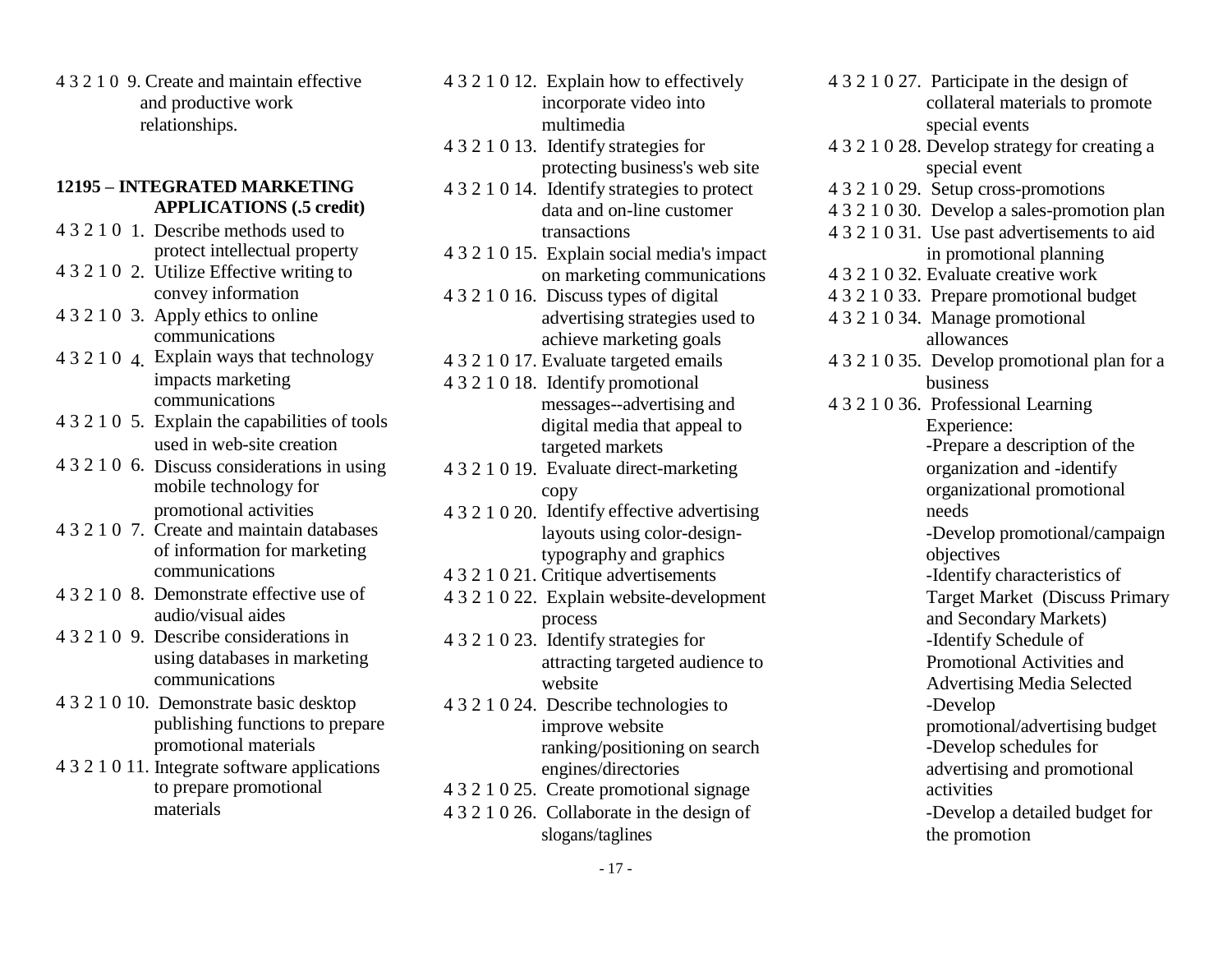- 
- 4 3 2 1 0 2. Participate in problem-solving 4 3 2 1 0 18. Conduct self-assessment of 4 3 2 1 0 35. Calculate break-even point groups
- 4 3 2 1 0 3. Conduct planning meetings
- 4 3 2 1 0 4. Demonstrate strategic thinking 4 3 2 1 0 19. Assess the services of communications
- 4 3 2 1 0 5. Manage crisis in business relationships
- 
- 
- 
- 
- 4 3 2 1 0 10. Explain security considerations in marketing communications
- 4 3 2 1 0 11. Develop schedule for marketing communications assignments
- out marketing communications assignment
- 4 3 2 1 0 13. Describe traits important to the success of employees in marketing communications
- 4 3 2 1 0 14. Describe employment communications industry
- 4 3 2 1 0 15. Explain factors affecting the growth and development of the marketing communications
- -Identify benefits to the client 4 3 2 1 0 16. Discuss the economic and social effects of marketing
- <span id="page-17-0"></span>**35168 – MARKETING** 4 3 2 1 0 17. Analyze marketing 4 3 2 1 0 34. Set price objectives for **COMMUNICATIONS** (.5 credit) communications in careers to marketing communications 4 3 2 1 0 1. Make client presentations determine careers of interest services
	- marketing-communications skill set
	- professional organizations in marketing communications
	-
- $4 3 2 1 0 21$ . Select appropriate research 4 3 2 1 0 8. Motivate members of a team techniques techniques communications ideas communications ideas communications ideas techniques communications ideas communications ideas techniques advertising reach of 4 3 2 1 0 39
	- 4 3 2 1 0 22. Determine advertising reach of 4 3 2 1 0 39. Screen marketing media
	- 4 3 2 1 0 23 Read media schedule
	- 4 3 2 1 0 24. Develop a media plan (including budget-media allocation-and timing of ads)
	-
	- 4 3 2 1 0 26. Plan strategy to guide mediabuying process
	- 4 3 2 1 0 27. Compare and contrast appropriate media outlets
	- 4 3 2 1 0 28. Explain considerations in website pricing
		-
	- 4 3 2 1 0 30. Identify ways to segment markets for marketing communications
	- 4 3 2 1 0 31. Describe the nature of target industry marketing in marketing 4 3 2 1 0 48. Explain the role of media in
- 4 3 2 1 0 32. Describe current trends/issues in marketing communications
- communications 4 3 2 1 0 33. Develop customer/client profile
	-
	-
	- 4 3 2 1 0 36. Explain the concept of "product" in marketing
- 4 3 2 1 0 37. Describe services offered by the marketing-communications 4 3 2 1 0 6. Estimate project costs<br>4 3 2 1 0 20. Analyze media research tool industry industry<br>4 3 2 1 0 21. Select appropriate research 4 3 2 1 0 38. Generate marketing
	-
	- communications ideas
	- 4 3 2 1 0 40. Develop a creative concept
	- 4 3 2 1 0 41. Explain considerations affecting global promotion
- 4 3 2 1 0 42. Explain the marketing-4 3 2 1 0 12. Develop action plan to carry 4 3 2 1 0 25. Set media buying objectives communications development process
	- 4 3 2 1 0 43. Evaluate market opportunities
	- 4 3 2 1 0 44. Explain the nature of promotional strategies
	- 4 3 2 1 0 45. Describe referral programs that can be used to build opportunities in the marketing 4 3 2 1 0 29. Analyze consumer behavior brand/promote products
		- 4 3 2 1 0 46. Explain the use of product placement
		- 4 3 2 1 0 47. Discuss types of direct marketing strategies
		- communications delivering direct marketing messages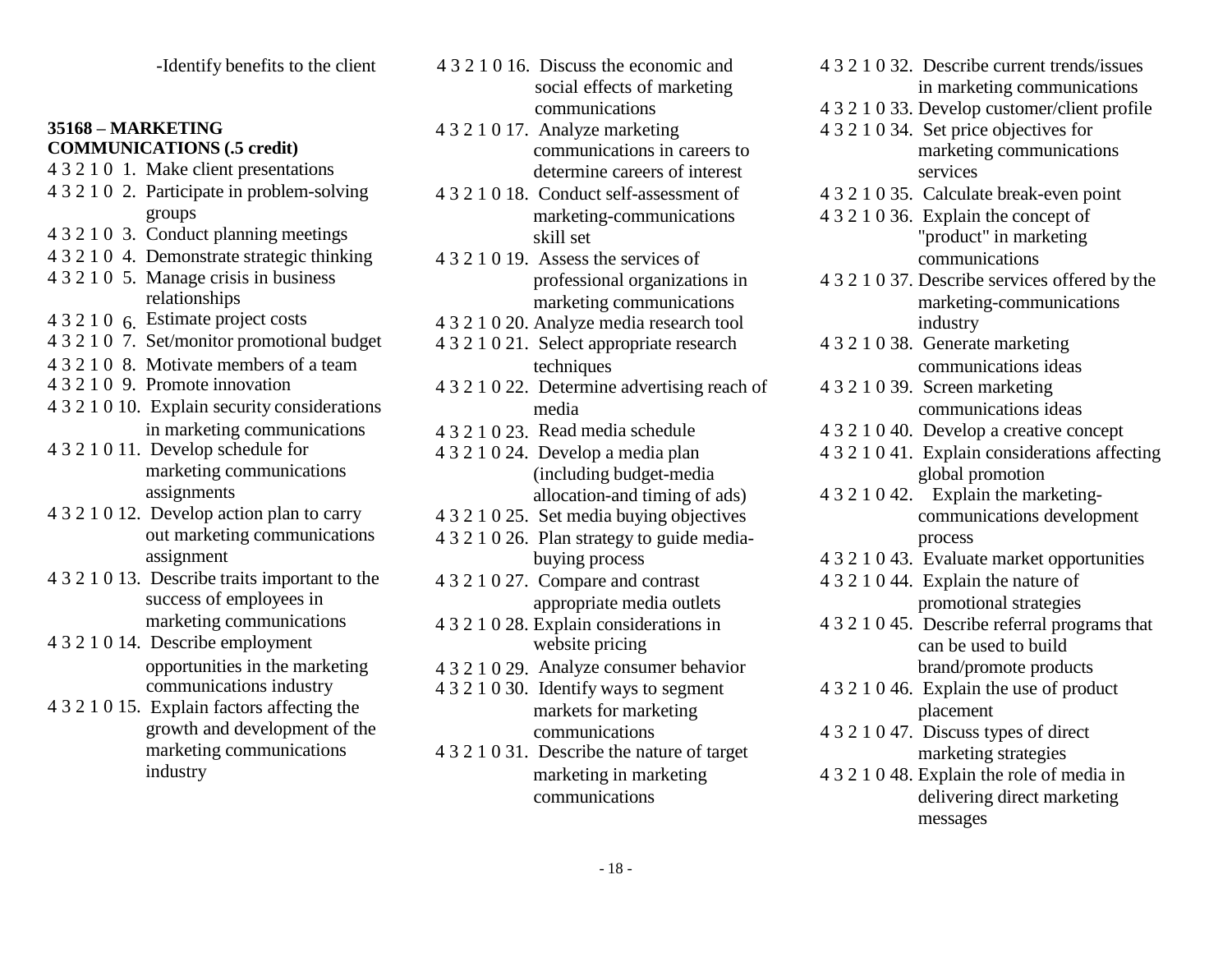- <span id="page-18-0"></span>4 3 2 1 0 49. Identify promotional messages that appeal to targeted markets
- 
- 
- 
- 
- 
- 
- 
- 
- 
- 
- 
- 
- 
- 
- 
- management in public relations
- 4 3 2 1 0 66. Create a public-relations

| that appeal to targeted markets                 | credit)                                      |                          | position                                       |
|-------------------------------------------------|----------------------------------------------|--------------------------|------------------------------------------------|
| 4 3 2 1 0 50. Determine advertising             | 4 3 2 1 0 1. Determine product-line          |                          | 4 3 2 1 0 18. Estimate market share            |
| campaign objectives                             | profitability                                |                          | 4 3 2 1 0 19. Conduct customer-satisfaction    |
| 4 3 2 1 0 51. Select advertising strategies for | 43210 2. Measure cost-effectiveness of       |                          | studies                                        |
| campaign                                        | marketing expenditures                       |                          | 4 3 2 1 0 20. Predict brand share              |
| 4 3 2 1 0 52. Prepare advertising budget        | 4 3 2 1 0 3. Implement organizational skills |                          | 4 3 2 1 0 21. Conduct brand audit              |
| 4 3 2 1 0 53. Evaluate effectiveness of         | to facilitate work efforts                   |                          | 4 3 2 1 0 22. Display data in charts, graphs,  |
| advertising                                     | 4 3 2 1 0 4. Determine internal/external     |                          | or in tables                                   |
| 4 3 2 1 0 54. Develop frequency/loyalty         | resource requirements and                    |                          | 4 3 2 1 0 23. Prepare and use presentation     |
| marketing strategy                              | responsibilities for projects                |                          | software to support reports                    |
| 4 3 2 1 0 55. Analyze use of specialty          | 4 3 2 1 0 5. Analyze the impact of           |                          | 4 3 2 1 0 24. Prepare written reports for      |
| promotions                                      | technology on marketing                      |                          | decision-making                                |
| 4 3 2 1 0 56. Establish promotional mix         | 4 3 2 1 0 6. Use software to automate        |                          | 4 3 2 1 0 25. Determine cost of product        |
| 4 3 2 1 0 57. Measure results of promotional    | services                                     |                          | 4 3 2 1 0 26. Calculate break-even point       |
| mix                                             | 4 3 2 1 0 7. Determine types of technology   |                          | 4 3 2 1 0 27. Establish pricing objectives     |
| 4 3 2 1 0 58. Determine appropriateness of      | needed by company/agency                     |                          | 4 3 2 1 0 28. Select pricing policies          |
| promotional strategy across                     | 4 3 2 1 0 8. Establish distribution points   |                          | 4 3 2 1 0 29. Determine discounts and          |
| product lines                                   | 4 3 2 1 0 9. Develop performance standards   |                          | allowances that can be used to                 |
| 4 3 2 1 0 59. Explain the use of advertising    | for suppliers                                |                          | adjust base prices                             |
| agencies                                        | 4 3 2 1 0 10. Develop new channels for       | 4 3 2 1 0 30. Set prices |                                                |
| 4 3 2 1 0 60. Assess digital marketing          | products/services                            |                          | 4 3 2 1 0 31. Adjust prices to maximize        |
| efforts                                         | 4 3 2 1 0 11. Identify channel-management    |                          | profitability                                  |
| 4 3 2 1 0 61. Write press release               | strategies                                   |                          | 4 3 2 1 0 32. Evaluate pricing decisions       |
| 4 3 2 1 0 62. Create a press kit                | 4 3 2 1 0 12. Assess marketing-information   |                          | 4 3 2 1 0 33. Determine price sensitivity      |
| 4 3 2 1 0 63. Obtain publicity                  | needs                                        |                          | 4 3 2 1 0 34. Understand social responsibility |
| 4 3 2 1 0 64. Explain current issues/trends in  | 4 3 2 1 0 13. Identify issues and trends in  |                          | 4 3 2 1 0 35. Develop communications           |
| public relations                                | marketing-information                        |                          | objectives                                     |
| 4 3 2 1 0 65. Describe the use of crisis        | management systems                           |                          | 4 3 2 1 0 36. Develop promotional-mix          |
| management in public relations                  | 4 3 2 1 0 14. Identify industry/economic     |                          | activities                                     |
| 4 3 2 1 0 66. Create a public-relations         | trends that will impact business             |                          | 4 3 2 1 0 37. Develop advertising plans to     |
| campaign                                        | activities                                   |                          | achieve communications                         |
|                                                 | 4 3 2 1 0 15. Analyze market needs and       |                          | objectives                                     |
|                                                 | opportunities                                |                          | 4 3 2 1 0 38. Develop sales promotion plan     |
|                                                 | 4 3 2 1 0 16. Anticipate market changes      |                          | to achieve communications                      |

**12166 – MARKETING MANAGEMENT (1**

4 3 2 1 0 17. Determine current market position trends that will impact business 4 3 2 1 0 37. Develop advertising plans to activities objectives 4 3 2 1 0 38. Develop sales promotion plan to achieve communications objectives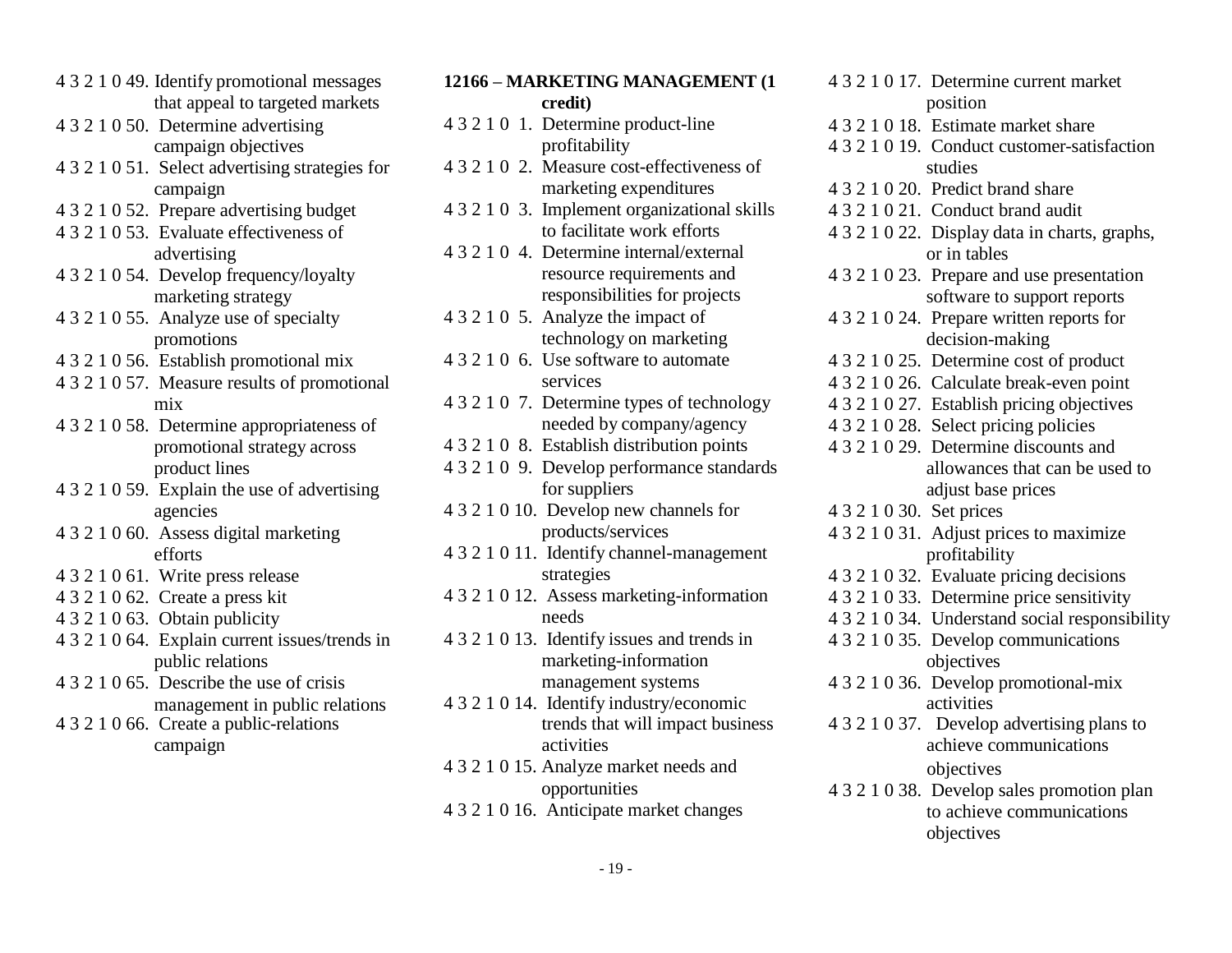- 4 3 2 1 0 39. Develop public relations/publicity plan to achieve communications objectives
- 4 3 2 1 0 40. Understand design awareness principles used in advertising layouts to be able to communicate needs to designers
- 4 3 2 1 0 41. Discuss the use of illustrations in advertisements
- 4 3 2 1 0 42. Discuss the nature of typography
- 4 3 2 1 0 43. Describe effective advertising layouts
- 4 3 2 1 0 44. Identify types of drawing media
- 4 3 2 1 0 45. Explain the impact of color harmonies on composition
- 4 3 2 1 0 46. Describe digital color concepts
- 4 3 2 1 0 47. Determine client needs and wants through planned, personalized communication
- 4 3 2 1 0 48. Explain security considerations in marketing management
- 4 3 2 1 0 49. Participate in cross-functional projects
- 4 3 2 1 0 50. Develop an operational plan of marketing activities/initiatives
- 4 3 2 1 0 51. Develop promotional items, graphics, letterhead, logos
- 4 3 2 1 0 52. Track invoices
- 4 3 2 1 0 53. Track marketing budgets
- 4 3 2 1 0 54. Adjust marketing budget in response to new market opportunities
- 4 3 2 1 0 55. Understand responsibilities in marketing to demonstrate ethical/legal behavior
- 4 3 2 1 0 56. Explain the need for professional and ethical standards in marketing
- 4 3 2 1 0 57. Explain the responsibility of individuals to apply ethical standards in marketing
- 4 3 2 1 0 58. Explain consequences of unprofessional and/or unethical behavior in marketing
- 4 3 2 1 0 59. Discuss legal ramifications of breaching rules and regulations
- 4 3 2 1 0 60. Explore the nature of marketing management
- 4 3 2 1 0 61. Explore career opportunities in marketing management
- 4 3 2 1 0 62. Identify services of professional organizations in marketing
- 4 3 2 1 0 63. Complete a job application portfolio
- 4 3 2 1 0 64. Research on education needed to advance
- 4 3 2 1 0 65. Develop departmental structure
- 4 3 2 1 0 66. Develop strategic marketing
- 4 3 2 1 0 67. Assess changes in price structure
- 4 3 2 1 0 68. Analyze product needs and opportunities
- 4 3 2 1 0 69. Develop product search methods
- 4 3 2 1 0 70. Monitor market innovation
- 4 3 2 1 0 71. Create a product/brand development plan 4 3 2 1 0 72. Plan product/brand lifecycle 4 3 2 1 0 73. Develop new-product launch plan 4 3 2 1 0 74. Coordinate product launches 4 3 2 1 0 75. Evaluate product mix 4 3 2 1 0 76. Conduct product/brand audit 4 3 2 1 0 77. Professional Learning Experience: -communication skills - the ability to exchange information and ideas with others through writing, speaking, reading and listening -analytical skills - the ability to derive facts from data, findings from facts, conclusions from findings, and recommendations from conclusions - critical thinking/problem solving skills - production skills - the ability to take a concept from an idea to make it real - teamwork - the ability to plan, organize and conduct a group project - the ability to plan, implement, and evaluate group presentations - priorities/time management the ability to determine priorities and manage time commitments and deadlines - understand the economic impact of marketing activities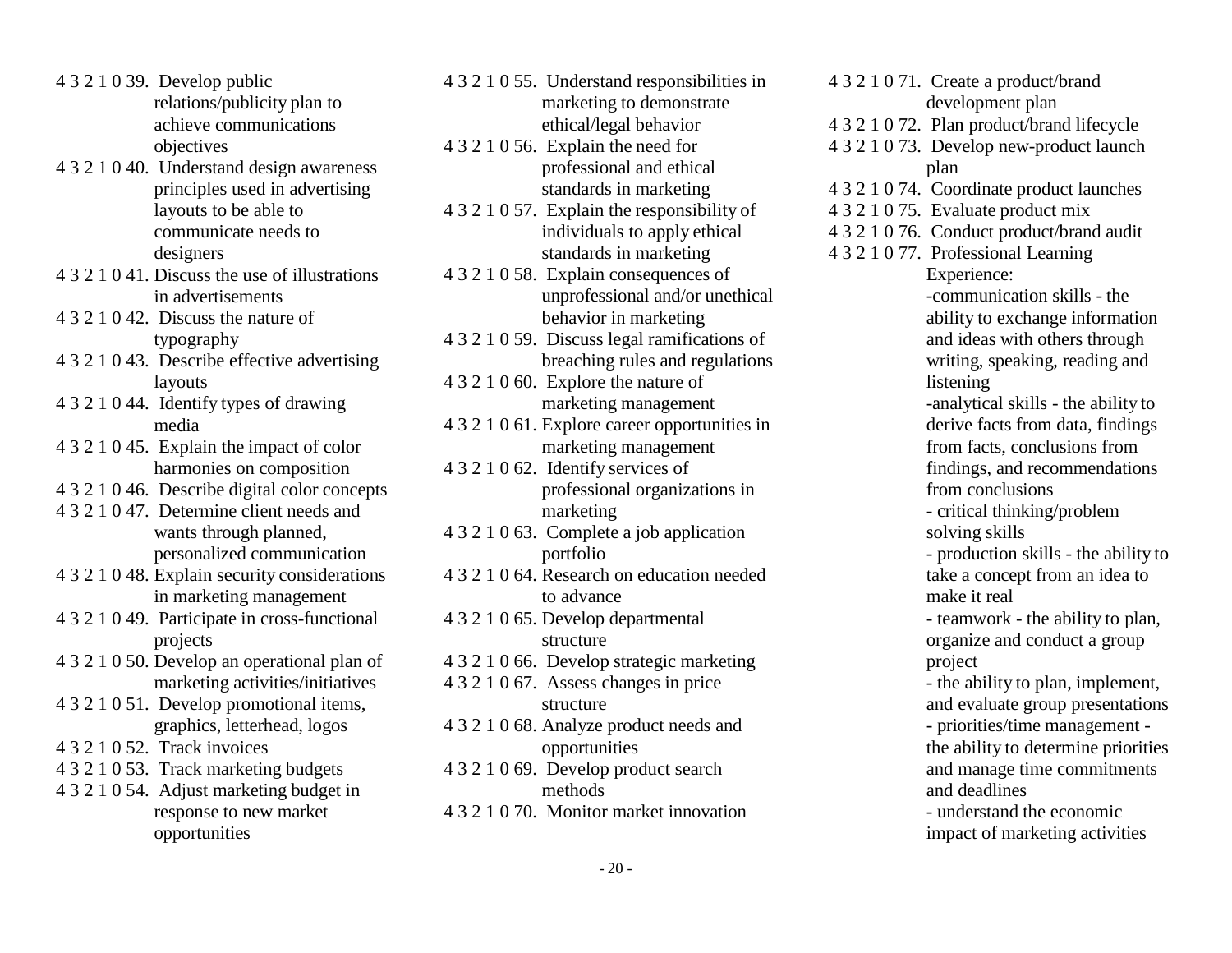### <span id="page-20-0"></span>**12196 – MARKETING RESEARCH (1 credit)**

- 4 3 2 1 0 1. Utilize information-technology tools to manage and perform
- 
- 
- 
- 4 3 2 1 0 5. Acquire information about the research 4 3 2 1 0 36. Measure market size and marketing research industry to 4 3 2 1 0 18. Determine research composition<br>approaches 4 3 2 1 0 37. Administer
- 4 3 2 1 0 6. Identify career opportunities in 4 3 2 1 0 19. Select data-collection methods 4 3 2 1 0 38. Employ techniques to assess
- 
- professional development in 4 3 2 1 0 22. Develop sampling plans 4 3 2 1 0 43. Conduct experiments<br>
4 3 2 1 0 23. Prepare research briefs and 4 3 2 1 0 44. Edit research data
- 
- 4 3 2 1 0 10. Provide input into strategic 4 3 2 1 0 25. Develop rating scales 4 3 2 1 0 48. Create data matrix
- 
- 

information management system

- 4 3 2 1 0 13. Identify sources to obtain demographic data
- work responsibilities 4 3 2 1 0 14. Design quantitative marketing-<br>Assess the impact of research activities to ensure 4 3 2 1 0 31. Obtain 4 3 2 1 0 2. Assess the impact of research activities to ensure 4 3 2 1 0 31. Obtain information from technology on marketing accuracy-appropriateness-and customer databases research adequacy of data-collection 4 3 2 1 0 32. Obtain marketing information 4 3 2 1 0 3. Determine types of technology efforts efforts from on-line sources
- needed by company/agency 4 3 2 1 0 15. Select appropriate research 4 3 2 1 0 33. Data mine web log for 4 3 2 1 0 4. Understands concepts-tools-and techniques marketing information
	- obtain-and develop in a research problem/issue that impact marketing
	- business career 4 3 2 1 0 17. Explain the nature of action 4 3 2 1 0 35. Monitor sales data
		-
		-
- marketing research 4 3 2 1 0 20. Evaluate the relationship ongoing behavior 4 3 2 1 0 7. Explain the role and between the research purpose 4 3 2 1 0 39. Conduct in-depth interviews responsibilities of marketing and the marketing research 4 3 2 1 0 40. Conduct focus groups researchers objectives 4 3 2 1 0 41. Conduct continuous panel
- 4 3 2 1 0 8. Utilize career-advancement 4 3 2 1 0 21. Estimate the value of research activities to enhance information 4 3 2 1 0 42. Conduct
	-
- 4 3 2 1 0 23. Prepare research briefs and 4 3 2 1 0 44. Edit research data 4 3 2 1 0 9. Utilize planning tools to guide proposals 4 3 2 1 0 45. Group and score research data
	- activities bias 4 3 2 1 0 47. Tabulate data
		-
		-
- 4 3 2 1 0 11. Explain the need for cross- 4 3 2 1 0 27. Create simple questionnaires support systems
- 4 3 2 1 0 12. Assess marketing-information study study text
- 4 3 2 1 0 29. Develop screener for qualitative marketing-research study
- 4 3 2 1 0 30. Determine sample for qualitative marketing-research
- 
- 
- 
- strategies used to explore- 4 3 2 1 0 16. Identify the marketing- 4 3 2 1 0 34. Track environmental changes
	-
	-
	- approaches 4 3 2 1 0 37. Administer questionnaires
		-
		-
		- 4 3 2 1 0 40. Conduct focus groups
		-
	- information  $4321042$ . Conduct test markets
		-
		-
		-
- organizations/department's 4 3 2 1 0 24. Control sources of error and 4 3 2 1 0 46. Conduct error research data
	-
	-
- planning 4 3 2 1 0 26. Prepare diaries 4 3 2 1 0 49. Select and use appropriate data
- functional teams 4 3 2 1 0 28. Design qualitative research 4 3 2 1 0 50. Create and Analyze narrative
- needs to develop a marketing  $4321051$ . Interpret research data into information for decision making